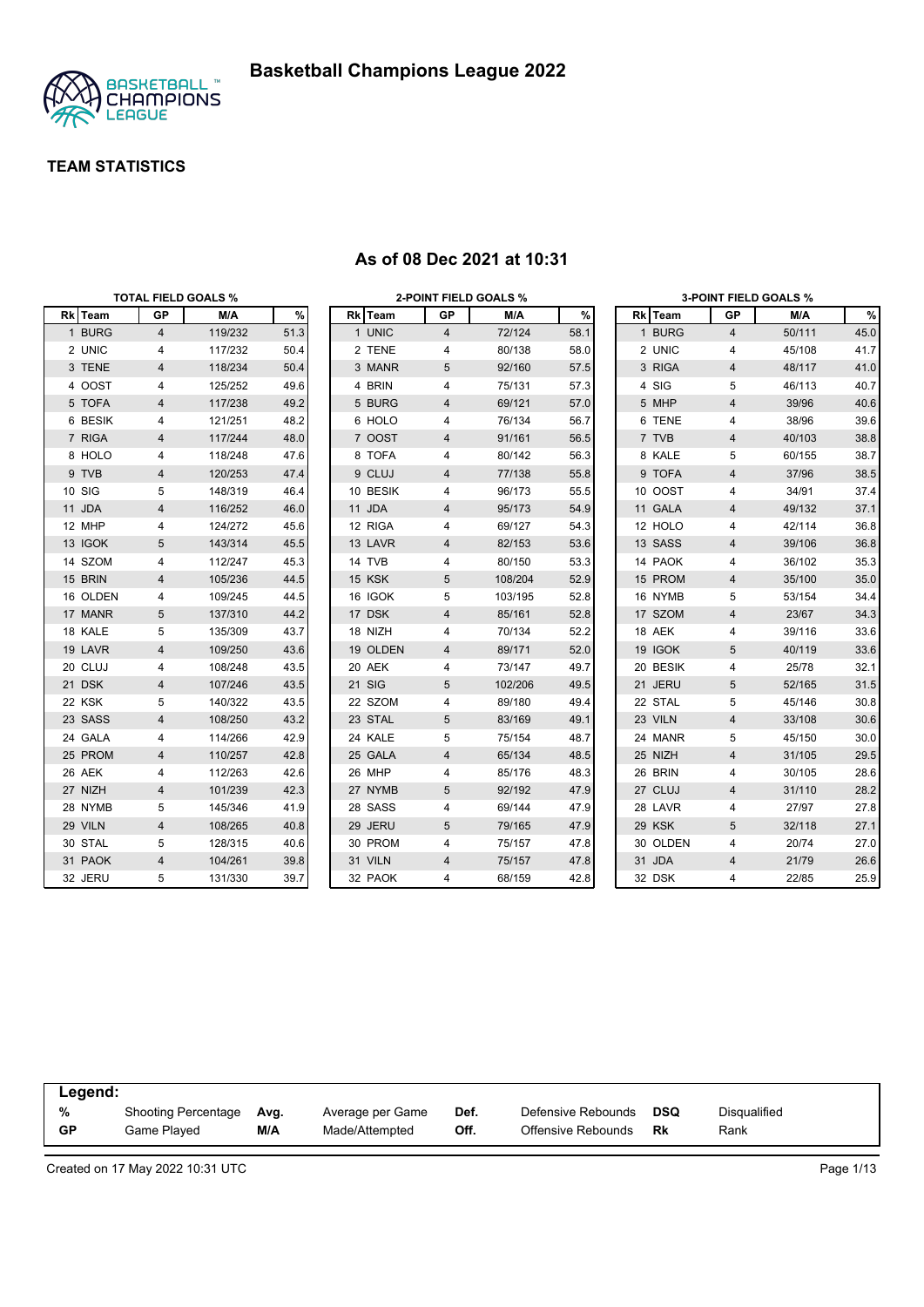

|          | <b>FREE THROWS %</b> |        |      |          | <b>POINTS FOR</b>       |              |      |          | <b>POINTS AGAINST</b>   |              |      |
|----------|----------------------|--------|------|----------|-------------------------|--------------|------|----------|-------------------------|--------------|------|
| Rk Team  | <b>GP</b>            | M/A    | $\%$ | Rk Team  | <b>GP</b>               | <b>Total</b> | Avg. | Rk Team  | GP                      | <b>Total</b> | Avg. |
| 1 GALA   | 4                    | 69/80  | 86.3 | 1 GALA   | $\overline{4}$          | 346          | 86.5 | 1 UNIC   | $\overline{4}$          | 264          | 66.0 |
| 2 NYMB   | 5                    | 52/63  | 82.5 | 2 HOLO   | 4                       | 346          | 86.5 | 2 MANR   | 5                       | 355          | 71.0 |
| 3 VILN   | $\overline{4}$       | 71/87  | 81.6 | 3 OOST   | $\overline{4}$          | 346          | 86.5 | 3 TENE   | $\overline{4}$          | 288          | 72.0 |
| 4 DSK    | 4                    | 65/82  | 79.3 | 4 MHP    | 4                       | 335          | 83.8 | 4 JDA    | 4                       | 291          | 72.8 |
| 5 PROM   | 4                    | 44/56  | 78.6 | 5 TVB    | 4                       | 331          | 82.8 | 5 MHP    | 4                       | 296          | 74.0 |
| 6 TVB    | 4                    | 51/65  | 78.5 | 6 RIGA   | 4                       | 330          | 82.5 | 6 VILN   | 4                       | 296          | 74.0 |
| 7 STAL   | 5                    | 79/102 | 77.5 | 7 TOFA   | $\overline{4}$          | 330          | 82.5 | 7 PAOK   | $\overline{4}$          | 297          | 74.3 |
| 8 MHP    | 4                    | 48/62  | 77.4 | 8 BURG   | 4                       | 328          | 82.0 | 8 SZOM   | 4                       | 300          | 75.0 |
| 9 NIZH   | 4                    | 64/83  | 77.1 | 9 MANR   | 5                       | 402          | 80.4 | 9 JERU   | 5                       | 376          | 75.2 |
| 10 LAVR  | 4                    | 47/61  | 77.0 | 10 SIG   | 5                       | 400          | 80.0 | 10 DSK   | 4                       | 303          | 75.8 |
| 11 OLDEN | 4                    | 71/93  | 76.3 | 11 VILN  | $\overline{\mathbf{4}}$ | 320          | 80.0 | 11 TVB   | $\overline{\mathbf{4}}$ | 303          | 75.8 |
| 12 MANR  | 5                    | 83/109 | 76.1 | 12 AEK   | 4                       | 319          | 79.8 | 12 LAVR  | 4                       | 309          | 77.3 |
| 13 TOFA  | $\overline{4}$       | 59/78  | 75.6 | 13 NYMB  | 5                       | 395          | 79.0 | 13 CLUJ  | $\overline{4}$          | 310          | 77.5 |
| 14 HOLO  | 4                    | 68/91  | 74.7 | 14 CLUJ  | $\overline{4}$          | 316          | 79.0 | 14 IGOK  | 5                       | 390          | 78.0 |
| 15 SASS  | 4                    | 47/63  | 74.6 | 15 UNIC  | 4                       | 316          | 79.0 | 15 BURG  | $\overline{\mathbf{4}}$ | 313          | 78.3 |
| 16 UNIC  | 4                    | 37/50  | 74.0 | 16 KALE  | 5                       | 391          | 78.2 | 16 TOFA  | 4                       | 313          | 78.3 |
| 17 RIGA  | 4                    | 48/65  | 73.8 | 17 OLDEN | 4                       | 309          | 77.3 | 17 SIG   | 5                       | 397          | 79.4 |
| 18 AEK   | 4                    | 56/76  | 73.7 | 18 TENE  | 4                       | 309          | 77.3 | 18 STAL  | 5                       | 397          | 79.4 |
| 19 SIG   | 5                    | 58/79  | 73.4 | 19 IGOK  | 5                       | 385          | 77.0 | 19 PROM  | $\overline{4}$          | 318          | 79.5 |
| 20 BESIK | 4                    | 41/56  | 73.2 | 20 JERU  | 5                       | 385          | 77.0 | 20 BRIN  | 4                       | 319          | 79.8 |
| 21 OOST  | $\overline{4}$       | 62/85  | 72.9 | 21 BESIK | $\overline{4}$          | 308          | 77.0 | 21 HOLO  | $\overline{4}$          | 321          | 80.3 |
| 22 BURG  | 4                    | 40/55  | 72.7 | 22 STAL  | 5                       | 380          | 76.0 | 22 BESIK | 4                       | 324          | 81.0 |
| 23 KALE  | $5\phantom{.0}$      | 61/84  | 72.6 | 23 SZOM  | 4                       | 304          | 76.0 | 23 KSK   | 5                       | 406          | 81.2 |
| 24 KSK   | 5                    | 55/77  | 71.4 | 24 PAOK  | 4                       | 303          | 75.8 | 24 GALA  | 4                       | 325          | 81.3 |
| 25 JDA   | 4                    | 31/44  | 70.5 | 25 SASS  | 4                       | 302          | 75.5 | 25 NIZH  | 4                       | 325          | 81.3 |
| 26 SZOM  | 4                    | 57/82  | 69.5 | 26 DSK   | 4                       | 301          | 75.3 | 26 OOST  | 4                       | 326          | 81.5 |
| 27 PAOK  | $\overline{4}$       | 59/85  | 69.4 | 27 PROM  | $\overline{4}$          | 299          | 74.8 | 27 OLDEN | $\overline{\mathbf{4}}$ | 332          | 83.0 |
| 28 CLUJ  | 4                    | 69/104 | 66.3 | 28 NIZH  | 4                       | 297          | 74.3 | 28 NYMB  | 5                       | 417          | 83.4 |
| 29 BRIN  | 4                    | 50/76  | 65.8 | 29 KSK   | 5                       | 367          | 73.4 | 29 RIGA  | $\overline{4}$          | 335          | 83.8 |
| 30 JERU  | 5                    | 71/109 | 65.1 | 30 LAVR  | 4                       | 292          | 73.0 | 30 SASS  | 4                       | 343          | 85.8 |
| 31 IGOK  | 5                    | 59/93  | 63.4 | 31 BRIN  | 4                       | 290          | 72.5 | 31 KALE  | 5                       | 431          | 86.2 |
| 32 TENE  | 4                    | 35/64  | 54.7 | 32 JDA   | 4                       | 284          | 71.0 | 32 AEK   | 4                       | 346          | 86.5 |

| Legend:   |                     |      |                  |      |                    |            |              |
|-----------|---------------------|------|------------------|------|--------------------|------------|--------------|
| %         | Shooting Percentage | Avg. | Average per Game | Def. | Defensive Rebounds | <b>DSQ</b> | Disgualified |
| <b>GP</b> | Game Played         | M/A  | Made/Attempted   | Off. | Offensive Rebounds | Rk         | Rank         |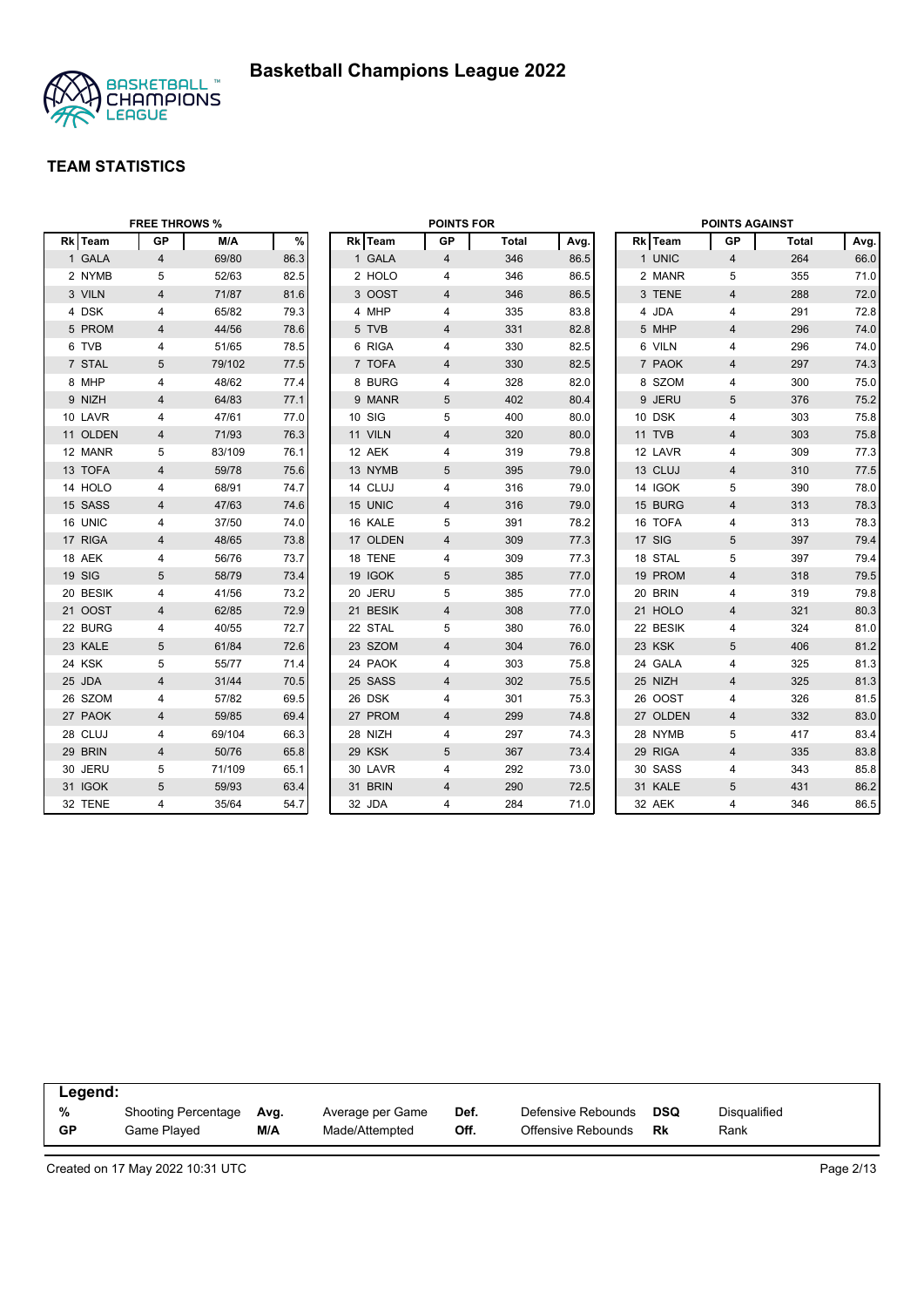

|        |          |                | <b>REBOUNDS</b> |      |       |      |               | <b>ASSISTS</b>          |              |      |          | <b>FOULS</b>   |              |      |
|--------|----------|----------------|-----------------|------|-------|------|---------------|-------------------------|--------------|------|----------|----------------|--------------|------|
|        | Rk Team  | <b>GP</b>      | Off.            | Def. | Total | Avg. | Rk Team       | <b>GP</b>               | <b>Total</b> | Avg. | Rk Team  | <b>GP</b>      | <b>Total</b> | Avg. |
|        | 1 IGOK   | 5              | 72              | 147  | 219   | 43.8 | 1 OOST        | $\overline{4}$          | 91           | 22.8 | 1 HOLO   | $\overline{4}$ | 100          | 25.0 |
|        | 2 JERU   | 5              | 66              | 140  | 206   | 41.2 | 2 RIGA        | 4                       | 90           | 22.5 | 2 JERU   | 5              | 108          | 21.6 |
|        | 3 MHP    | 4              | 60              | 101  | 161   | 40.3 | 3 BURG        | 4                       | 87           | 21.8 | 3 NYMB   | 5              | 107          | 21.4 |
|        | 4 STAL   | 5              | 55              | 145  | 200   | 40.0 | 4 TVB         | 4                       | 84           | 21.0 | 4 DSK    | $\overline{4}$ | 85           | 21.3 |
|        | 5 MANR   | 5              | 54              | 145  | 199   | 39.8 | 5 HOLO        | 4                       | 82           | 20.5 | 5 RIGA   | 4              | 85           | 21.3 |
|        | 6 SZOM   | 4              | 54              | 105  | 159   | 39.8 | 6 UNIC        | 4                       | 82           | 20.5 | 6 KSK    | 5              | 105          | 21.0 |
|        | 7 CLUJ   | 4              | 52              | 106  | 158   | 39.5 | 7 MANR        | 5                       | 100          | 20.0 | 7 BESIK  | $\overline{4}$ | 84           | 21.0 |
|        | 8 PAOK   | 4              | 43              | 110  | 153   | 38.3 | 8 BRIN        | 4                       | 77           | 19.3 | 8 OOST   | 4              | 84           | 21.0 |
|        | 9 PROM   | 4              | 44              | 108  | 152   | 38.0 | 9 CLUJ        | 4                       | 77           | 19.3 | 9 NIZH   | 4              | 83           | 20.8 |
|        | 10 NYMB  | 5              | 53              | 134  | 187   | 37.4 | 10 TOFA       | 4                       | 77           | 19.3 | 10 TOFA  | 4              | 83           | 20.8 |
|        | 11 TENE  | 4              | 35              | 114  | 149   | 37.3 | <b>11 SIG</b> | 5                       | 96           | 19.2 | 11 BRIN  | $\overline{4}$ | 81           | 20.3 |
|        | 12 TVB   | 4              | 43              | 106  | 149   | 37.3 | 12 IGOK       | 5                       | 94           | 18.8 | 12 BURG  | 4              | 81           | 20.3 |
|        | 13 DSK   | 4              | 52              | 96   | 148   | 37.0 | 13 SZOM       | 4                       | 71           | 17.8 | 13 CLUJ  | 4              | 81           | 20.3 |
|        | 14 GALA  | 4              | 46              | 102  | 148   | 37.0 | 14 TENE       | 4                       | 71           | 17.8 | 14 OLDEN | 4              | 81           | 20.3 |
|        | 15 OOST  | 4              | 39              | 105  | 144   | 36.0 | 15 BESIK      | 4                       | 70           | 17.5 | 15 PAOK  | 4              | 81           | 20.3 |
| 16 SIG |          | 5              | 62              | 117  | 179   | 35.8 | 16 GALA       | 4                       | 70           | 17.5 | 16 TVB   | $\overline{4}$ | 81           | 20.3 |
|        | 17 NIZH  | $\overline{4}$ | 49              | 94   | 143   | 35.8 | 17 JDA        | 4                       | 70           | 17.5 | 17 VILN  | $\overline{4}$ | 81           | 20.3 |
|        | 18 KSK   | 5              | 65              | 110  | 175   | 35.0 | 18 NIZH       | 4                       | 70           | 17.5 | 18 KALE  | 5              | 101          | 20.2 |
|        | 19 VILN  | 4              | 50              | 90   | 140   | 35.0 | 19 PROM       | 4                       | 69           | 17.3 | 19 MANR  | 5              | 100          | 20.0 |
|        | 20 BESIK | 4              | 33              | 106  | 139   | 34.8 | 20 SASS       | 4                       | 69           | 17.3 | 20 SASS  | 4              | 80           | 20.0 |
|        | 21 JDA   | 4              | 41              | 97   | 138   | 34.5 | 21 KALE       | 5                       | 86           | 17.2 | 21 SZOM  | 4              | 79           | 19.8 |
|        | 22 BURG  | 4              | 38              | 99   | 137   | 34.3 | 22 VILN       | 4                       | 66           | 16.5 | 22 AEK   | $\overline{4}$ | 77           | 19.3 |
|        | 23 HOLO  | 4              | 32              | 105  | 137   | 34.3 | 23 OLDEN      | 4                       | 65           | 16.3 | 23 MHP   | $\overline{4}$ | 77           | 19.3 |
|        | 24 RIGA  | 4              | 40              | 96   | 136   | 34.0 | 24 NYMB       | 5                       | 81           | 16.2 | 24 STAL  | 5              | 96           | 19.2 |
|        | 25 BRIN  | 4              | 27              | 106  | 133   | 33.3 | 25 PAOK       | $\overline{\mathbf{4}}$ | 64           | 16.0 | 25 LAVR  | $\overline{4}$ | 75           | 18.8 |
|        | 26 KALE  | 5              | 44              | 122  | 166   | 33.2 | 26 JERU       | 5                       | 79           | 15.8 | 26 TENE  | 4              | 75           | 18.8 |
|        | 27 UNIC  | 4              | 32              | 100  | 132   | 33.0 | 27 STAL       | 5                       | 78           | 15.6 | 27 JDA   | $\overline{4}$ | 74           | 18.5 |
|        | 28 LAVR  | 4              | 35              | 94   | 129   | 32.3 | 28 MHP        | 4                       | 61           | 15.3 | 28 PROM  | 4              | 74           | 18.5 |
|        | 29 TOFA  | 4              | 37              | 92   | 129   | 32.3 | 29 KSK        | 5                       | 72           | 14.4 | 29 IGOK  | 5              | 89           | 17.8 |
|        | 30 OLDEN | 4              | 41              | 86   | 127   | 31.8 | 30 AEK        | 4                       | 56           | 14.0 | 30 SIG   | 5              | 88           | 17.6 |
|        | 31 AEK   | 4              | 41              | 81   | 122   | 30.5 | 31 DSK        | 4                       | 56           | 14.0 | 31 GALA  | $\overline{4}$ | 69           | 17.3 |
|        | 32 SASS  | 4              | 41              | 76   | 117   | 29.3 | 32 LAVR       | 4                       | 50           | 12.5 | 32 UNIC  | $\overline{4}$ | 66           | 16.5 |

| Legend:   |                     |      |                  |      |                    |            |              |
|-----------|---------------------|------|------------------|------|--------------------|------------|--------------|
| %         | Shooting Percentage | Avg. | Average per Game | Def. | Defensive Rebounds | <b>DSQ</b> | Disgualified |
| <b>GP</b> | Game Plaved         | M/A  | Made/Attempted   | Off. | Offensive Rebounds | Rk         | Rank         |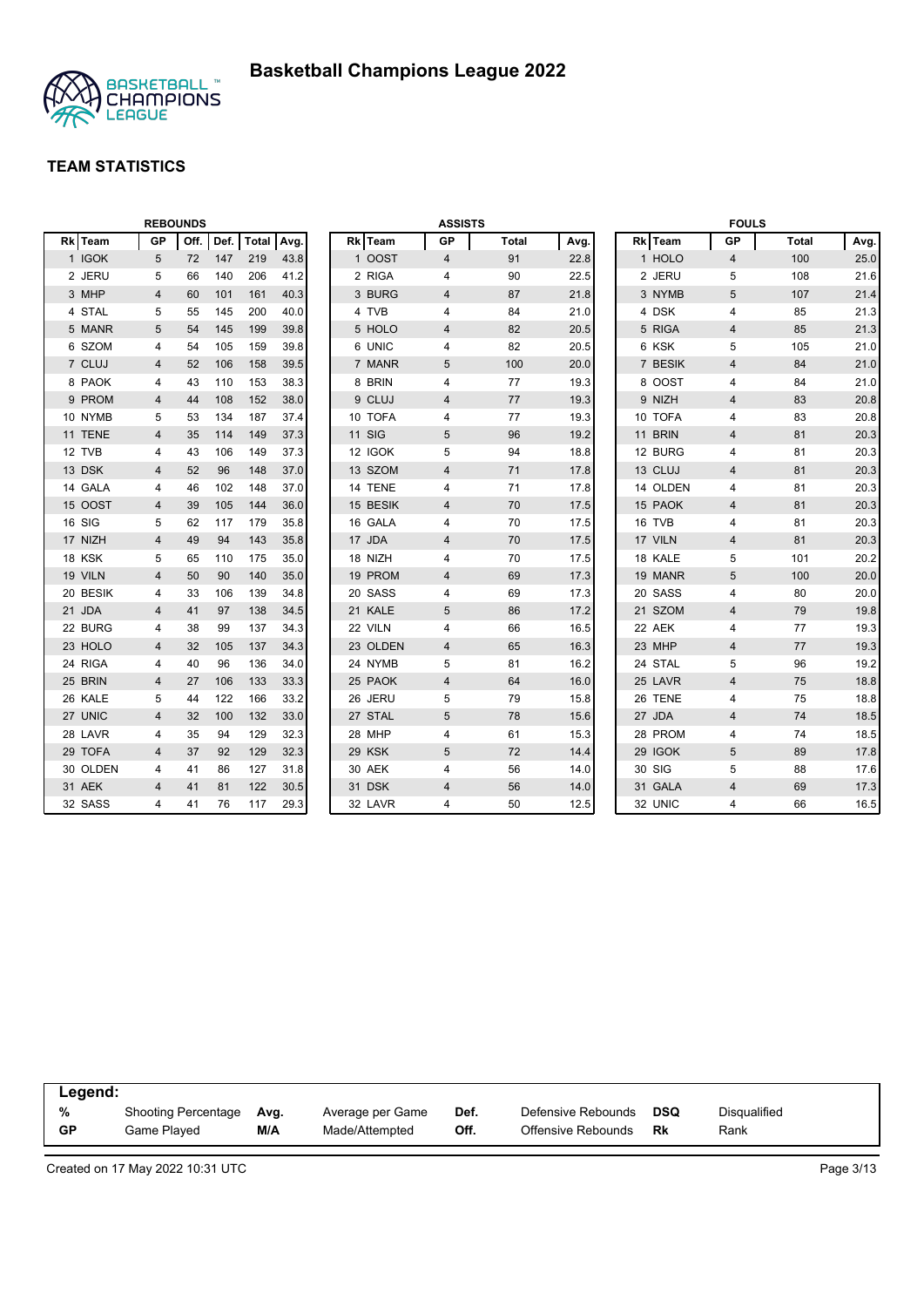

|          | <b>TURNOVERS</b> |              |      |         | <b>STEALS</b>  |              |      |          | <b>BLOCKED SHOTS</b> |                |         |
|----------|------------------|--------------|------|---------|----------------|--------------|------|----------|----------------------|----------------|---------|
| Rk Team  | <b>GP</b>        | <b>Total</b> | Avg. | Rk Team | GP             | <b>Total</b> | Avg. | Rk Team  | GP                   | Total          | Avg.    |
| 1 DSK    | $\overline{4}$   | 74           | 18.5 | 1 DSK   | $\overline{4}$ | 44           | 11.0 | 1 KSK    | 5                    | 27             | 5.4     |
| 2 BURG   | 4                | 67           | 16.8 | 2 JDA   | 4              | 35           | 8.8  | 2 BESIK  | 4                    | 19             | 4.8     |
| 3 CLUJ   | 4                | 67           | 16.8 | 3 LAVR  | 4              | 35           | 8.8  | 3 CLUJ   | $\overline{4}$       | 18             | 4.5     |
| 4 STAL   | 5                | 82           | 16.4 | 4 CLUJ  | 4              | 32           | 8.0  | 4 MHP    | 4                    | 18             | 4.5     |
| 5 RIGA   | 4                | 65           | 16.3 | 5 GALA  | 4              | 32           | 8.0  | 5 TVB    | 4                    | 17             | 4.3     |
| 6 IGOK   | 5                | 79           | 15.8 | 6 OLDEN | 4              | 32           | 8.0  | 6 PAOK   | $\overline{4}$       | 14             | 3.5     |
| 7 BRIN   | 4                | 63           | 15.8 | 7 SASS  | 4              | 31           | 7.8  | 7 SASS   | $\overline{4}$       | 14             | 3.5     |
| 8 BESIK  | 4                | 62           | 15.5 | 8 BESIK | 4              | 30           | 7.5  | 8 TENE   | 4                    | 14             | 3.5     |
| 9 NIZH   | 4                | 62           | 15.5 | 9 BRIN  | 4              | 30           | 7.5  | 9 SZOM   | 4                    | 13             | 3.3     |
| 10 SASS  | 4                | 62           | 15.5 | 10 VILN | 4              | 30           | 7.5  | 10 JERU  | 5                    | 16             | 3.2     |
| 11 UNIC  | 4                | 62           | 15.5 | 11 JERU | 5              | 35           | 7.0  | 11 MANR  | 5                    | 15             | 3.0     |
| 12 TENE  | 4                | 60           | 15.0 | 12 HOLO | 4              | 28           | 7.0  | 12 OOST  | 4                    | 12             | 3.0     |
| 13 HOLO  | $\overline{4}$   | 57           | 14.3 | 13 SZOM | 4              | 28           | 7.0  | 13 RIGA  | $\overline{4}$       | 12             | 3.0     |
| 14 PROM  | 4                | 57           | 14.3 | 14 UNIC | 4              | 28           | 7.0  | 14 IGOK  | 5                    | 14             | 2.8     |
| 15 MANR  | 5                | 70           | 14.0 | 15 SIG  | 5              | 34           | 6.8  | 15 UNIC  | $\overline{4}$       | 11             | $2.8\,$ |
| 16 KALE  | 5                | 69           | 13.8 | 16 AEK  | 4              | 27           | 6.8  | 16 STAL  | 5                    | 13             | 2.6     |
| 17 KSK   | 5                | 67           | 13.4 | 17 TOFA | $\overline{4}$ | 27           | 6.8  | 17 BURG  | $\overline{4}$       | 10             | 2.5     |
| 18 SIG   | 5                | 67           | 13.4 | 18 STAL | 5              | 33           | 6.6  | 18 HOLO  | $\overline{4}$       | 9              | 2.3     |
| 19 SZOM  | 4                | 53           | 13.3 | 19 MHP  | 4              | 26           | 6.5  | 19 JDA   | $\overline{4}$       | 9              | 2.3     |
| 20 JERU  | 5                | 66           | 13.2 | 20 RIGA | 4              | 26           | 6.5  | 20 LAVR  | 4                    | 9              | 2.3     |
| 21 JDA   | 4                | 52           | 13.0 | 21 KSK  | 5              | 32           | 6.4  | 21 OLDEN | 4                    | 9              | 2.3     |
| 22 MHP   | 4                | 52           | 13.0 | 22 MANR | 5              | 32           | 6.4  | 22 KALE  | 5                    | 10             | 2.0     |
| 23 TOFA  | 4                | 52           | 13.0 | 23 TVB  | $\overline{4}$ | 25           | 6.3  | 23 TOFA  | $\overline{4}$       | 8              | 2.0     |
| 24 TVB   | 4                | 52           | 13.0 | 24 NYMB | 5              | 30           | 6.0  | 24 AEK   | 4                    | $\overline{7}$ | 1.8     |
| 25 OOST  | 4                | 51           | 12.8 | 25 TENE | 4              | 24           | 6.0  | 25 DSK   | $\overline{4}$       | $\overline{7}$ | 1.8     |
| 26 VILN  | 4                | 48           | 12.0 | 26 PAOK | 4              | 22           | 5.5  | 26 GALA  | $\overline{4}$       | $\overline{7}$ | 1.8     |
| 27 LAVR  | $\overline{4}$   | 47           | 11.8 | 27 PROM | $\overline{4}$ | 22           | 5.5  | 27 NIZH  | $\overline{4}$       | $\overline{7}$ | 1.8     |
| 28 OLDEN | 4                | 47           | 11.8 | 28 BURG | 4              | 21           | 5.3  | 28 VILN  | 4                    | $\overline{7}$ | 1.8     |
| 29 NYMB  | 5                | 56           | 11.2 | 29 IGOK | 5              | 25           | 5.0  | 29 BRIN  | $\overline{4}$       | 6              | 1.5     |
| 30 AEK   | 4                | 41           | 10.3 | 30 OOST | 4              | 18           | 4.5  | 30 PROM  | 4                    | 6              | 1.5     |
| 31 GALA  | $\overline{4}$   | 39           | 9.8  | 31 NIZH | $\overline{4}$ | 17           | 4.3  | 31 SIG   | 5                    | 6              | 1.2     |
| 32 PAOK  | 4                | 37           | 9.3  | 32 KALE | 5              | 20           | 4.0  | 32 NYMB  | 5                    | $\overline{2}$ | 0.4     |

| Legend:   |                            |      |                  |      |                    |     |              |  |
|-----------|----------------------------|------|------------------|------|--------------------|-----|--------------|--|
| %         | <b>Shooting Percentage</b> | Avg. | Average per Game | Def. | Defensive Rebounds | DSQ | Disgualified |  |
| <b>GP</b> | Game Played                | M/A  | Made/Attempted   | Off. | Offensive Rebounds | Rk  | Rank         |  |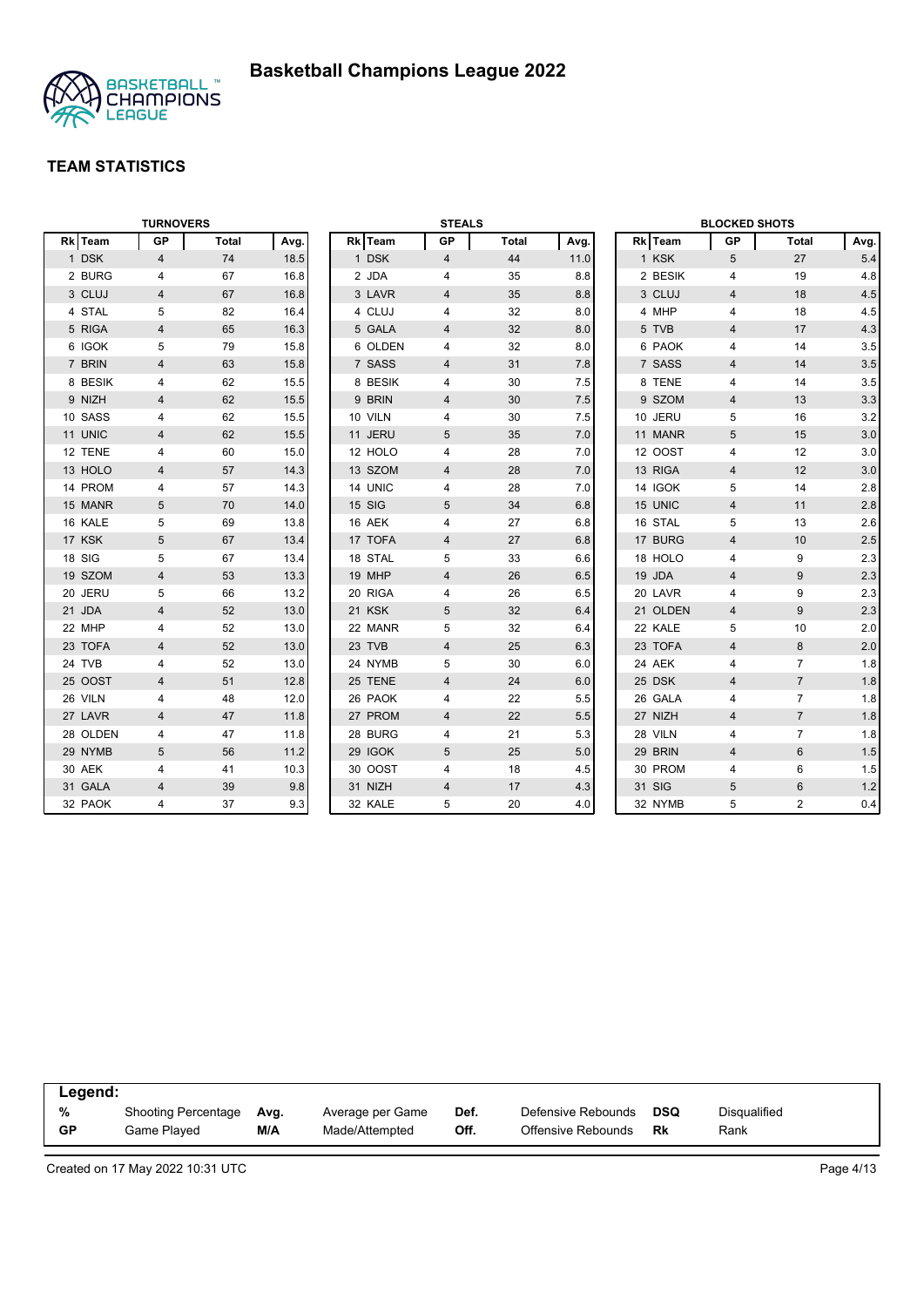



|          |                | <b>TOTAL FIELD GOALS MADE</b> |      |               |                | <b>2-POINT FIELD GOALS MADE</b> |      |          |                | <b>3-POINT FIELD GOALS MADE</b> |         |
|----------|----------------|-------------------------------|------|---------------|----------------|---------------------------------|------|----------|----------------|---------------------------------|---------|
| Rk Team  | <b>GP</b>      | M/A                           | Avg. | Rk Team       | GP             | Total                           | Avg. | Rk Team  | GР             | Total                           | Avg.    |
| 1 OOST   | $\overline{4}$ | 125                           | 31.3 | 1 BESIK       | 4              | 96                              | 24.0 | 1 BURG   | 4              | 50                              | 12.5    |
| 2 MHP    | 4              | 124                           | 31.0 | 2 JDA         | 4              | 95                              | 23.8 | 2 GALA   | 4              | 49                              | 12.3    |
| 3 BESIK  | $\overline{4}$ | 121                           | 30.3 | 3 OOST        | $\overline{4}$ | 91                              | 22.8 | 3 KALE   | 5              | 60                              | 12.0    |
| 4 TVB    | 4              | 120                           | 30.0 | 4 OLDEN       | 4              | 89                              | 22.3 | 4 RIGA   | 4              | 48                              | 12.0    |
| 5 BURG   | 4              | 119                           | 29.8 | 5 SZOM        | 4              | 89                              | 22.3 | 5 UNIC   | 4              | 45                              | 11.3    |
| 6 SIG    | 5              | 148                           | 29.6 | 6 KSK         | 5              | 108                             | 21.6 | 6 NYMB   | 5              | 53                              | 10.6    |
| 7 HOLO   | $\overline{4}$ | 118                           | 29.5 | 7 DSK         | $\overline{4}$ | 85                              | 21.3 | 7 HOLO   | $\overline{4}$ | 42                              | 10.5    |
| 8 TENE   | 4              | 118                           | 29.5 | 8 MHP         | 4              | 85                              | 21.3 | 8 JERU   | 5              | 52                              | 10.4    |
| 9 RIGA   | $\overline{4}$ | 117                           | 29.3 | 9 IGOK        | 5              | 103                             | 20.6 | 9 TVB    | $\overline{4}$ | 40                              | 10.0    |
| 10 TOFA  | 4              | 117                           | 29.3 | 10 LAVR       | 4              | 82                              | 20.5 | 10 AEK   | 4              | 39                              | 9.8     |
| 11 UNIC  | 4              | 117                           | 29.3 | <b>11 SIG</b> | 5              | 102                             | 20.4 | 11 MHP   | $\overline{4}$ | 39                              | $9.8\,$ |
| 12 NYMB  | 5              | 145                           | 29.0 | 12 TENE       | 4              | 80                              | 20.0 | 12 SASS  | $\overline{4}$ | 39                              | 9.8     |
| 13 JDA   | 4              | 116                           | 29.0 | 13 TOFA       | 4              | 80                              | 20.0 | 13 TENE  | $\overline{4}$ | 38                              | 9.5     |
| 14 IGOK  | 5              | 143                           | 28.6 | 14 TVB        | 4              | 80                              | 20.0 | 14 TOFA  | 4              | 37                              | 9.3     |
| 15 GALA  | 4              | 114                           | 28.5 | 15 CLUJ       | $\overline{4}$ | 77                              | 19.3 | 15 SIG   | 5              | 46                              | 9.2     |
| 16 KSK   | 5              | 140                           | 28.0 | 16 HOLO       | 4              | 76                              | 19.0 | 16 MANR  | 5              | 45                              | 9.0     |
| 17 AEK   | $\overline{4}$ | 112                           | 28.0 | 17 BRIN       | $\overline{4}$ | 75                              | 18.8 | 17 STAL  | 5              | 45                              | 9.0     |
| 18 SZOM  | 4              | 112                           | 28.0 | 18 PROM       | 4              | 75                              | 18.8 | 18 PAOK  | 4              | 36                              | 9.0     |
| 19 PROM  | 4              | 110                           | 27.5 | 19 VILN       | 4              | 75                              | 18.8 | 19 PROM  | $\overline{4}$ | 35                              | 8.8     |
| 20 MANR  | 5              | 137                           | 27.4 | 20 MANR       | 5              | 92                              | 18.4 | 20 OOST  | 4              | 34                              | 8.5     |
| 21 LAVR  | $\overline{4}$ | 109                           | 27.3 | 21 NYMB       | 5              | 92                              | 18.4 | 21 VILN  | $\overline{4}$ | 33                              | 8.3     |
| 22 OLDEN | 4              | 109                           | 27.3 | 22 AEK        | 4              | 73                              | 18.3 | 22 IGOK  | 5              | 40                              | 8.0     |
| 23 KALE  | 5              | 135                           | 27.0 | 23 UNIC       | 4              | 72                              | 18.0 | 23 CLUJ  | $\overline{4}$ | 31                              | 7.8     |
| 24 CLUJ  | 4              | 108                           | 27.0 | 24 NIZH       | 4              | 70                              | 17.5 | 24 NIZH  | 4              | 31                              | 7.8     |
| 25 SASS  | 4              | 108                           | 27.0 | 25 BURG       | 4              | 69                              | 17.3 | 25 BRIN  | 4              | 30                              | 7.5     |
| 26 VILN  | 4              | 108                           | 27.0 | 26 RIGA       | 4              | 69                              | 17.3 | 26 LAVR  | 4              | 27                              | 6.8     |
| 27 DSK   | $\overline{4}$ | 107                           | 26.8 | 27 SASS       | $\overline{4}$ | 69                              | 17.3 | 27 KSK   | 5              | 32                              | 6.4     |
| 28 BRIN  | 4              | 105                           | 26.3 | 28 PAOK       | 4              | 68                              | 17.0 | 28 BESIK | $\overline{4}$ | 25                              | 6.3     |
| 29 JERU  | 5              | 131                           | 26.2 | 29 STAL       | 5              | 83                              | 16.6 | 29 SZOM  | $\overline{4}$ | 23                              | 5.8     |
| 30 PAOK  | 4              | 104                           | 26.0 | 30 GALA       | 4              | 65                              | 16.3 | 30 DSK   | 4              | 22                              | 5.5     |
| 31 STAL  | 5              | 128                           | 25.6 | 31 JERU       | 5              | 79                              | 15.8 | 31 JDA   | $\overline{4}$ | 21                              | 5.3     |
| 32 NIZH  | $\overline{4}$ | 101                           | 25.3 | 32 KALE       | 5              | 75                              | 15.0 | 32 OLDEN | 4              | 20                              | 5.0     |

| Legend:   |                            |      |                  |      |                    |            |              |  |
|-----------|----------------------------|------|------------------|------|--------------------|------------|--------------|--|
| %         | <b>Shooting Percentage</b> | Avg. | Average per Game | Def. | Defensive Rebounds | <b>DSQ</b> | Disqualified |  |
| <b>GP</b> | Game Played                | M/A  | Made/Attempted   | Off. | Offensive Rebounds | Rk         | Rank         |  |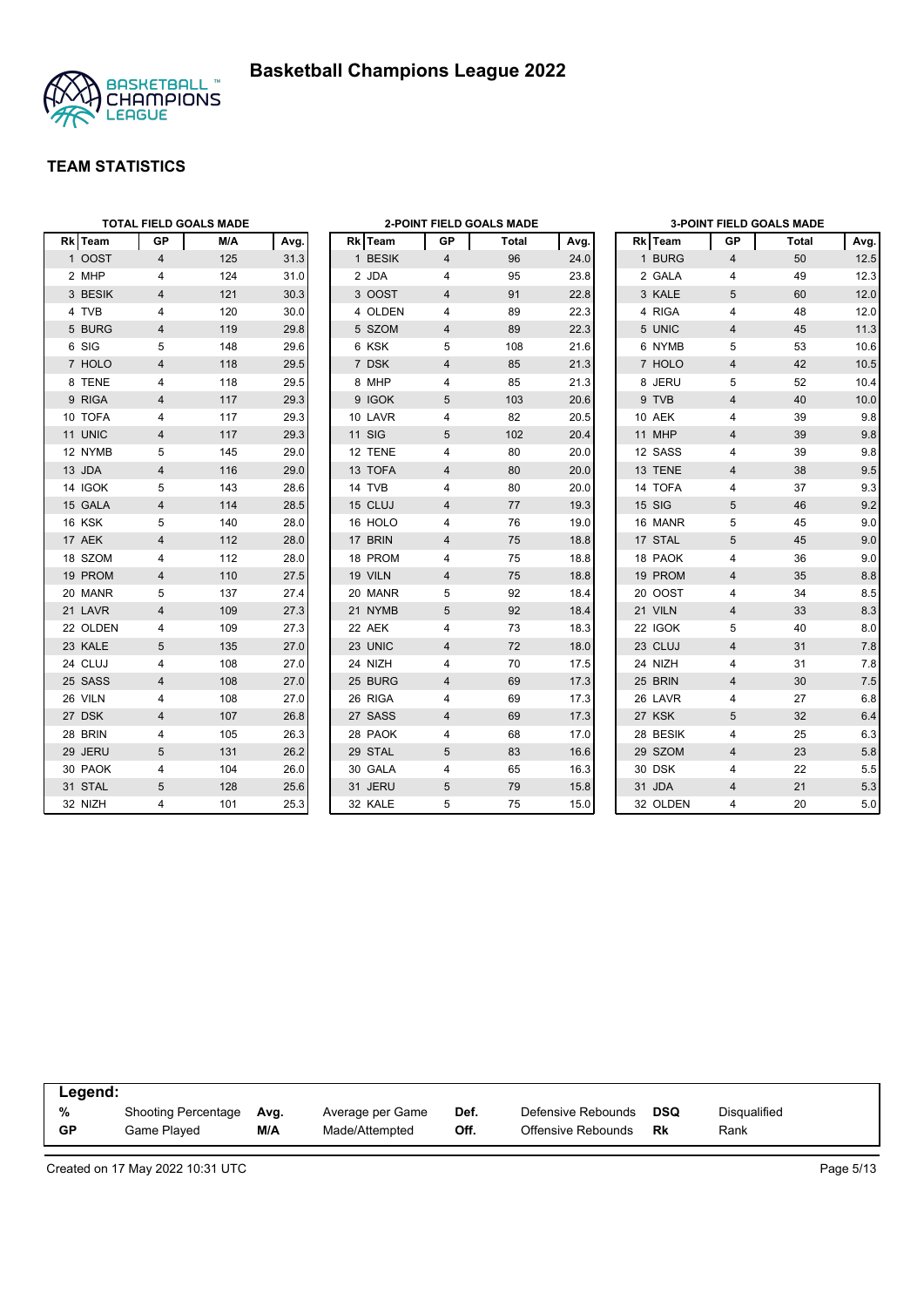



|          | <b>FREE THROWS MADE</b> |       |      |          |                | TOTAL FIELD GOALS ATTEMPTS |      |         |                | <b>2-POINT FIELD GOALS ATTEMPTS</b> |      |
|----------|-------------------------|-------|------|----------|----------------|----------------------------|------|---------|----------------|-------------------------------------|------|
| Rk Team  | GP                      | Total | Avg. | Rk Team  | GP             | Total                      | Avg. | Rk Team | GP             | Total                               | Avg. |
| 1 OLDEN  | $\overline{4}$          | 71    | 17.8 | 1 NYMB   | 5              | 346                        | 69.2 | 1 SZOM  | $\overline{4}$ | 180                                 | 45.0 |
| 2 VILN   | 4                       | 71    | 17.8 | 2 MHP    | 4              | 272                        | 68.0 | 2 MHP   | 4              | 176                                 | 44.0 |
| 3 CLUJ   | 4                       | 69    | 17.3 | 3 GALA   | 4              | 266                        | 66.5 | 3 BESIK | $\overline{4}$ | 173                                 | 43.3 |
| 4 GALA   | 4                       | 69    | 17.3 | 4 VILN   | 4              | 265                        | 66.3 | 4 JDA   | 4              | 173                                 | 43.3 |
| 5 HOLO   | 4                       | 68    | 17.0 | 5 JERU   | 5              | 330                        | 66.0 | 5 OLDEN | 4              | 171                                 | 42.8 |
| 6 MANR   | 5                       | 83    | 16.6 | 6 AEK    | 4              | 263                        | 65.8 | 6 SIG   | 5              | 206                                 | 41.2 |
| 7 DSK    | 4                       | 65    | 16.3 | 7 PAOK   | 4              | 261                        | 65.3 | 7 KSK   | 5              | 204                                 | 40.8 |
| 8 NIZH   | 4                       | 64    | 16.0 | 8 KSK    | 5              | 322                        | 64.4 | 8 DSK   | 4              | 161                                 | 40.3 |
| 9 STAL   | 5                       | 79    | 15.8 | 9 PROM   | 4              | 257                        | 64.3 | 9 OOST  | 4              | 161                                 | 40.3 |
| 10 OOST  | 4                       | 62    | 15.5 | 10 SIG   | 5              | 319                        | 63.8 | 10 PAOK | 4              | 159                                 | 39.8 |
| 11 PAOK  | 4                       | 59    | 14.8 | 11 TVB   | $\overline{4}$ | 253                        | 63.3 | 11 PROM | $\overline{4}$ | 157                                 | 39.3 |
| 12 TOFA  | 4                       | 59    | 14.8 | 12 STAL  | 5              | 315                        | 63.0 | 12 VILN | 4              | 157                                 | 39.3 |
| 13 SZOM  | 4                       | 57    | 14.3 | 13 JDA   | 4              | 252                        | 63.0 | 13 IGOK | 5              | 195                                 | 39.0 |
| 14 JERU  | 5                       | 71    | 14.2 | 14 OOST  | 4              | 252                        | 63.0 | 14 NYMB | 5              | 192                                 | 38.4 |
| 15 AEK   | 4                       | 56    | 14.0 | 15 IGOK  | 5              | 314                        | 62.8 | 15 LAVR | $\overline{4}$ | 153                                 | 38.3 |
| 16 TVB   | 4                       | 51    | 12.8 | 16 BESIK | 4              | 251                        | 62.8 | 16 TVB  | 4              | 150                                 | 37.5 |
| 17 BRIN  | 4                       | 50    | 12.5 | 17 LAVR  | 4              | 250                        | 62.5 | 17 AEK  | $\overline{4}$ | 147                                 | 36.8 |
| 18 KALE  | 5                       | 61    | 12.2 | 18 SASS  | 4              | 250                        | 62.5 | 18 SASS | 4              | 144                                 | 36.0 |
| 19 MHP   | 4                       | 48    | 12.0 | 19 MANR  | 5              | 310                        | 62.0 | 19 TOFA | 4              | 142                                 | 35.5 |
| 20 RIGA  | 4                       | 48    | 12.0 | 20 CLUJ  | 4              | 248                        | 62.0 | 20 CLUJ | 4              | 138                                 | 34.5 |
| 21 IGOK  | 5                       | 59    | 11.8 | 21 HOLO  | 4              | 248                        | 62.0 | 21 TENE | 4              | 138                                 | 34.5 |
| 22 LAVR  | 4                       | 47    | 11.8 | 22 KALE  | 5              | 309                        | 61.8 | 22 STAL | 5              | 169                                 | 33.8 |
| 23 SASS  | 4                       | 47    | 11.8 | 23 SZOM  | 4              | 247                        | 61.8 | 23 GALA | $\overline{4}$ | 134                                 | 33.5 |
| 24 SIG   | 5                       | 58    | 11.6 | 24 DSK   | 4              | 246                        | 61.5 | 24 HOLO | 4              | 134                                 | 33.5 |
| 25 KSK   | 5                       | 55    | 11.0 | 25 OLDEN | 4              | 245                        | 61.3 | 25 NIZH | 4              | 134                                 | 33.5 |
| 26 PROM  | 4                       | 44    | 11.0 | 26 RIGA  | 4              | 244                        | 61.0 | 26 JERU | 5              | 165                                 | 33.0 |
| 27 NYMB  | 5                       | 52    | 10.4 | 27 NIZH  | 4              | 239                        | 59.8 | 27 BRIN | $\overline{4}$ | 131                                 | 32.8 |
| 28 BESIK | 4                       | 41    | 10.3 | 28 TOFA  | 4              | 238                        | 59.5 | 28 MANR | 5              | 160                                 | 32.0 |
| 29 BURG  | 4                       | 40    | 10.0 | 29 BRIN  | 4              | 236                        | 59.0 | 29 RIGA | $\overline{4}$ | 127                                 | 31.8 |
| 30 UNIC  | 4                       | 37    | 9.3  | 30 TENE  | 4              | 234                        | 58.5 | 30 UNIC | 4              | 124                                 | 31.0 |
| 31 TENE  | 4                       | 35    | 8.8  | 31 BURG  | 4              | 232                        | 58.0 | 31 KALE | 5              | 154                                 | 30.8 |
| 32 JDA   | 4                       | 31    | 7.8  | 32 UNIC  | 4              | 232                        | 58.0 | 32 BURG | $\overline{4}$ | 121                                 | 30.3 |

| Legend: |                     |      |                  |      |                    |            |                     |  |
|---------|---------------------|------|------------------|------|--------------------|------------|---------------------|--|
| %       | Shooting Percentage | Avg. | Average per Game | Def. | Defensive Rebounds | <b>DSQ</b> | <b>Disqualified</b> |  |
| GP      | Game Plaved         | M/A  | Made/Attempted   | Off. | Offensive Rebounds | Rk         | Rank                |  |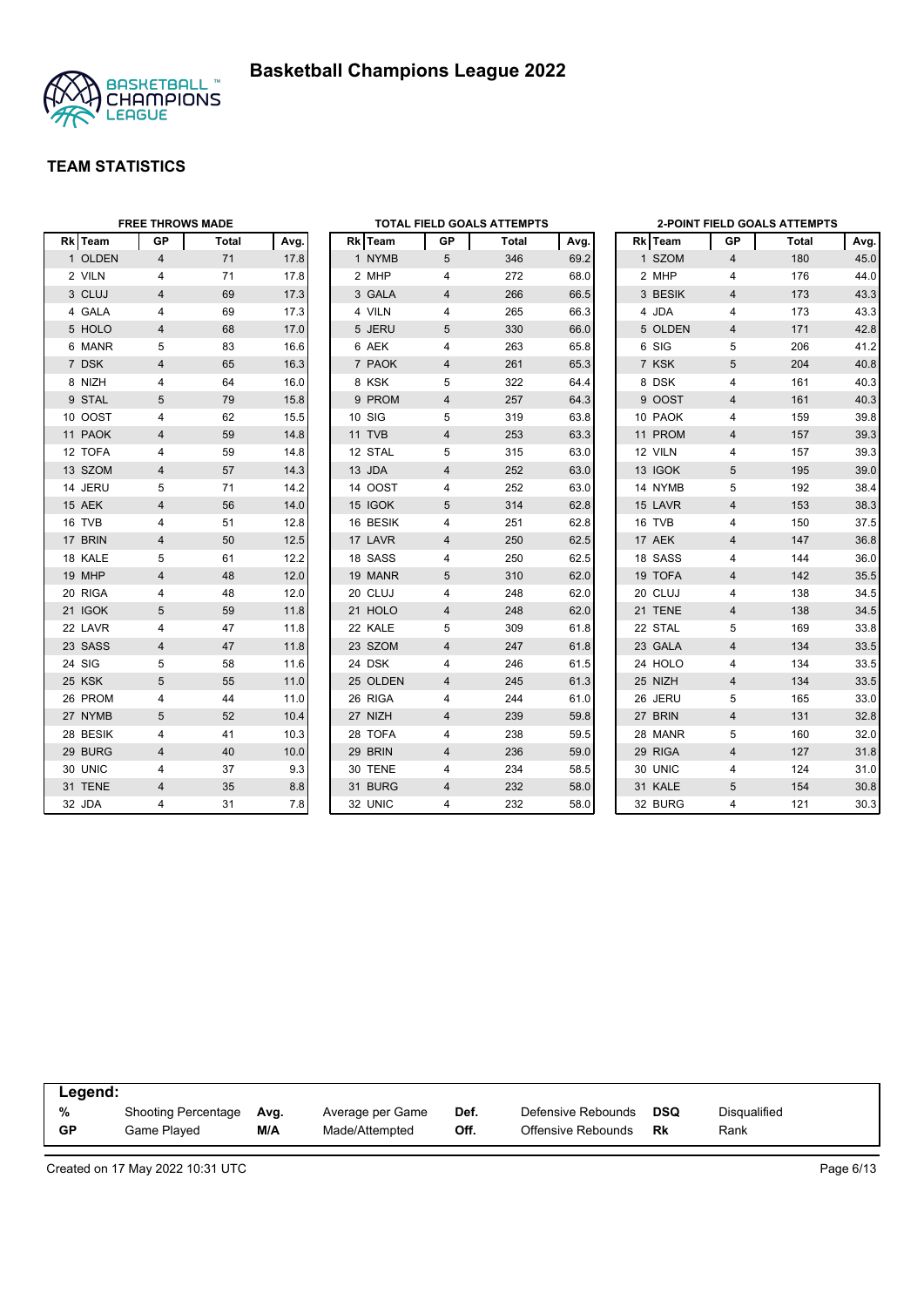

|                | <b>3-POINT FIELD GOALS ATTEMPTS</b> |       |      |  |          | <b>FREE THROWS ATTEMPTS</b> |       |      |  |          | <b>OFFENSIVE REBOUNDS</b> |       |        |  |  |
|----------------|-------------------------------------|-------|------|--|----------|-----------------------------|-------|------|--|----------|---------------------------|-------|--------|--|--|
| <b>Rk</b> Team | GP                                  | Total | Avg. |  | Rk Team  | GP                          | Total | Avg. |  | Rk Team  | GP.                       | Total | Avg.   |  |  |
| 1 JERU         | 5                                   | 165   | 33.0 |  | 1 CLUJ   | $\overline{4}$              | 104   | 26.0 |  | 1 MHP    | $\overline{4}$            | 60    | 15.0   |  |  |
| 2 GALA         | 4                                   | 132   | 33.0 |  | 2 OLDEN  | 4                           | 93    | 23.3 |  | 2 IGOK   | 5                         | 72    | 14.4   |  |  |
| 3 KALE         | 5                                   | 155   | 31.0 |  | 3 HOLO   | 4                           | 91    | 22.8 |  | 3 SZOM   | $\overline{4}$            | 54    | 13.5   |  |  |
| 4 NYMB         | 5                                   | 154   | 30.8 |  | 4 JERU   | 5                           | 109   | 21.8 |  | 4 JERU   | 5                         | 66    | 13.2   |  |  |
| 5 MANR         | 5                                   | 150   | 30.0 |  | 5 MANR   | 5                           | 109   | 21.8 |  | 5 KSK    | 5                         | 65    | 13.0   |  |  |
| 6 RIGA         | 4                                   | 117   | 29.3 |  | 6 VILN   | 4                           | 87    | 21.8 |  | 6 CLUJ   | 4                         | 52    | 13.0   |  |  |
| 7 STAL         | 5                                   | 146   | 29.2 |  | 7 OOST   | $\overline{4}$              | 85    | 21.3 |  | 7 DSK    | $\overline{4}$            | 52    | 13.0   |  |  |
| 8 AEK          | 4                                   | 116   | 29.0 |  | 8 PAOK   | 4                           | 85    | 21.3 |  | 8 VILN   | $\overline{4}$            | 50    | 12.5   |  |  |
| 9 HOLO         | 4                                   | 114   | 28.5 |  | 9 NIZH   | 4                           | 83    | 20.8 |  | 9 SIG    | 5                         | 62    | 12.4   |  |  |
| 10 BURG        | 4                                   | 111   | 27.8 |  | 10 DSK   | 4                           | 82    | 20.5 |  | 10 NIZH  | 4                         | 49    | 12.3   |  |  |
| 11 CLUJ        | $\overline{4}$                      | 110   | 27.5 |  | 11 SZOM  | 4                           | 82    | 20.5 |  | 11 GALA  | $\overline{4}$            | 46    | 11.5   |  |  |
| 12 UNIC        | 4                                   | 108   | 27.0 |  | 12 STAL  | 5                           | 102   | 20.4 |  | 12 STAL  | 5                         | 55    | 11.0   |  |  |
| 13 VILN        | 4                                   | 108   | 27.0 |  | 13 GALA  | 4                           | 80    | 20.0 |  | 13 PROM  | $\overline{4}$            | 44    | $11.0$ |  |  |
| 14 SASS        | 4                                   | 106   | 26.5 |  | 14 TOFA  | 4                           | 78    | 19.5 |  | 14 MANR  | 5                         | 54    | 10.8   |  |  |
| 15 BRIN        | 4                                   | 105   | 26.3 |  | 15 AEK   | 4                           | 76    | 19.0 |  | 15 PAOK  | $\overline{4}$            | 43    | 10.8   |  |  |
| 16 NIZH        | 4                                   | 105   | 26.3 |  | 16 BRIN  | 4                           | 76    | 19.0 |  | 16 TVB   | 4                         | 43    | 10.8   |  |  |
| 17 TVB         | $\overline{4}$                      | 103   | 25.8 |  | 17 IGOK  | 5                           | 93    | 18.6 |  | 17 NYMB  | 5                         | 53    | 10.6   |  |  |
| 18 PAOK        | 4                                   | 102   | 25.5 |  | 18 KALE  | 5                           | 84    | 16.8 |  | 18 AEK   | 4                         | 41    | 10.3   |  |  |
| 19 PROM        | 4                                   | 100   | 25.0 |  | 19 RIGA  | $\overline{4}$              | 65    | 16.3 |  | 19 JDA   | $\overline{4}$            | 41    | 10.3   |  |  |
| 20 LAVR        | 4                                   | 97    | 24.3 |  | 20 TVB   | 4                           | 65    | 16.3 |  | 20 OLDEN | 4                         | 41    | 10.3   |  |  |
| 21 MHP         | 4                                   | 96    | 24.0 |  | 21 TENE  | 4                           | 64    | 16.0 |  | 21 SASS  | $\overline{4}$            | 41    | 10.3   |  |  |
| 22 TENE        | 4                                   | 96    | 24.0 |  | 22 SIG   | 5                           | 79    | 15.8 |  | 22 RIGA  | $\overline{4}$            | 40    | 10.0   |  |  |
| 23 TOFA        | 4                                   | 96    | 24.0 |  | 23 SASS  | 4                           | 63    | 15.8 |  | 23 OOST  | $\overline{4}$            | 39    | 9.8    |  |  |
| 24 IGOK        | 5                                   | 119   | 23.8 |  | 24 MHP   | 4                           | 62    | 15.5 |  | 24 BURG  | 4                         | 38    | 9.5    |  |  |
| 25 KSK         | 5                                   | 118   | 23.6 |  | 25 KSK   | 5                           | 77    | 15.4 |  | 25 TOFA  | $\overline{4}$            | 37    | 9.3    |  |  |
| 26 OOST        | 4                                   | 91    | 22.8 |  | 26 LAVR  | 4                           | 61    | 15.3 |  | 26 KALE  | 5                         | 44    | 8.8    |  |  |
| 27 SIG         | 5                                   | 113   | 22.6 |  | 27 BESIK | 4                           | 56    | 14.0 |  | 27 LAVR  | $\overline{4}$            | 35    | 8.8    |  |  |
| 28 DSK         | 4                                   | 85    | 21.3 |  | 28 PROM  | 4                           | 56    | 14.0 |  | 28 TENE  | 4                         | 35    | 8.8    |  |  |
| 29 JDA         | 4                                   | 79    | 19.8 |  | 29 BURG  | 4                           | 55    | 13.8 |  | 29 BESIK | $\overline{4}$            | 33    | 8.3    |  |  |
| 30 BESIK       | 4                                   | 78    | 19.5 |  | 30 NYMB  | 5                           | 63    | 12.6 |  | 30 HOLO  | 4                         | 32    | 8.0    |  |  |
| 31 OLDEN       | 4                                   | 74    | 18.5 |  | 31 UNIC  | $\overline{4}$              | 50    | 12.5 |  | 31 UNIC  | $\overline{4}$            | 32    | 8.0    |  |  |
| 32 SZOM        | $\overline{4}$                      | 67    | 16.8 |  | 32 JDA   | 4                           | 44    | 11.0 |  | 32 BRIN  | 4                         | 27    | 6.8    |  |  |

|           | Legend:                    |      |                  |      |                    |            |              |  |  |  |  |  |
|-----------|----------------------------|------|------------------|------|--------------------|------------|--------------|--|--|--|--|--|
| %         | <b>Shooting Percentage</b> | Ava. | Average per Game | Def. | Defensive Rebounds | <b>DSQ</b> | Disgualified |  |  |  |  |  |
| <b>GP</b> | Game Played                | M/A  | Made/Attempted   | Off. | Offensive Rebounds | Rk         | Rank         |  |  |  |  |  |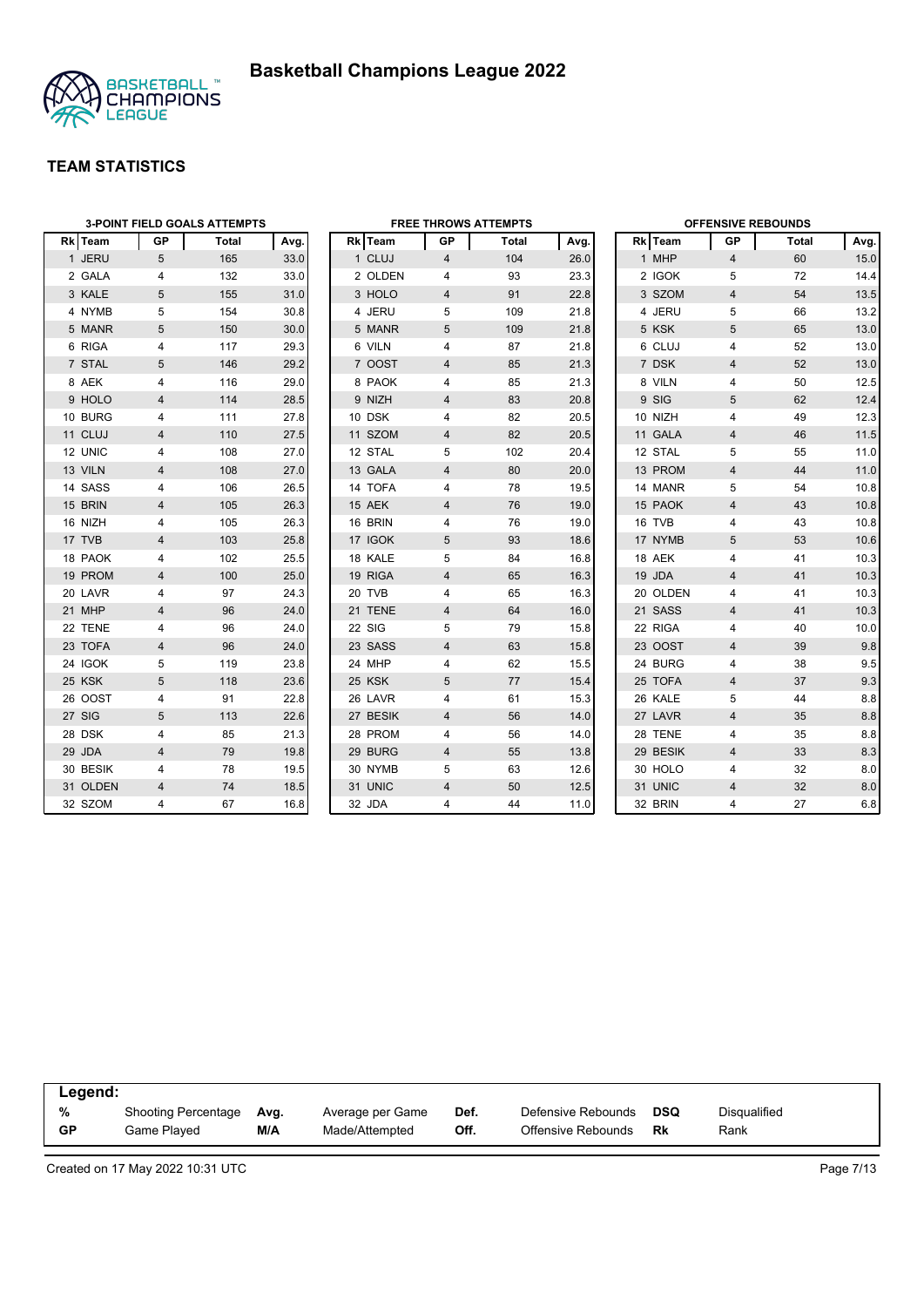



| <b>DEFENSIVE REBOUNDS</b> |                 |       |      |  | <b>ALLOWED FIELD GOALS</b> |                |       |      |  | <b>ALLOWED 2-POINT FIELD GOALS</b> |                |       |      |
|---------------------------|-----------------|-------|------|--|----------------------------|----------------|-------|------|--|------------------------------------|----------------|-------|------|
| Rk Team                   | <b>GP</b>       | Total | Avg. |  | Rk Team                    | GP             | Total | Avg. |  | Rk Team                            | GP             | Total | Avg. |
| 1 IGOK                    | $5\phantom{.0}$ | 147   | 29.4 |  | 1 SASS                     | $\overline{4}$ | 136   | 34.0 |  | 1 SASS                             | $\overline{4}$ | 105   | 26.3 |
| 2 MANR                    | 5               | 145   | 29.0 |  | 2 KALE                     | 5              | 155   | 31.0 |  | 2 UNIC                             | 4              | 92    | 23.0 |
| 3 STAL                    | 5               | 145   | 29.0 |  | 3 AEK                      | $\overline{4}$ | 124   | 31.0 |  | 3 NYMB                             | 5              | 110   | 22.0 |
| 4 TENE                    | 4               | 114   | 28.5 |  | 4 NIZH                     | 4              | 121   | 30.3 |  | 4 NIZH                             | $\overline{4}$ | 88    | 22.0 |
| 5 JERU                    | 5               | 140   | 28.0 |  | 5 NYMB                     | 5              | 150   | 30.0 |  | 5 BURG                             | $\overline{4}$ | 86    | 21.5 |
| 6 PAOK                    | 4               | 110   | 27.5 |  | 6 GALA                     | 4              | 119   | 29.8 |  | 6 VILN                             | 4              | 86    | 21.5 |
| 7 PROM                    | $\overline{4}$  | 108   | 27.0 |  | 7 OLDEN                    | 4              | 119   | 29.8 |  | 7 AEK                              | $\overline{4}$ | 85    | 21.3 |
| 8 NYMB                    | 5               | 134   | 26.8 |  | 8 STAL                     | 5              | 147   | 29.4 |  | 8 TVB                              | 4              | 85    | 21.3 |
| 9 BESIK                   | $\overline{4}$  | 106   | 26.5 |  | 9 RIGA                     | 4              | 116   | 29.0 |  | 9 KALE                             | 5              | 105   | 21.0 |
| 10 BRIN                   | 4               | 106   | 26.5 |  | 10 TVB                     | 4              | 116   | 29.0 |  | 10 STAL                            | 5              | 105   | 21.0 |
| 11 CLUJ                   | 4               | 106   | 26.5 |  | <b>11 SIG</b>              | 5              | 144   | 28.8 |  | 11 BRIN                            | $\overline{4}$ | 84    | 21.0 |
| 12 TVB                    | 4               | 106   | 26.5 |  | 12 BRIN                    | 4              | 115   | 28.8 |  | 12 BESIK                           | 4              | 81    | 20.3 |
| 13 HOLO                   | $\overline{4}$  | 105   | 26.3 |  | 13 LAVR                    | $\overline{4}$ | 115   | 28.8 |  | 13 DSK                             | $\overline{4}$ | 79    | 19.8 |
| 14 OOST                   | 4               | 105   | 26.3 |  | 14 PROM                    | 4              | 115   | 28.8 |  | 14 LAVR                            | $\overline{4}$ | 79    | 19.8 |
| 15 SZOM                   | 4               | 105   | 26.3 |  | 15 VILN                    | 4              | 114   | 28.5 |  | 15 SIG                             | 5              | 96    | 19.2 |
| 16 GALA                   | 4               | 102   | 25.5 |  | 16 BESIK                   | 4              | 113   | 28.3 |  | 16 MANR                            | 5              | 95    | 19.0 |
| 17 MHP                    | $\overline{4}$  | 101   | 25.3 |  | 17 OOST                    | 4              | 113   | 28.3 |  | 17 OLDEN                           | $\overline{4}$ | 76    | 19.0 |
| 18 UNIC                   | 4               | 100   | 25.0 |  | 18 TOFA                    | 4              | 113   | 28.3 |  | 18 CLUJ                            | 4              | 75    | 18.8 |
| 19 BURG                   | $\overline{4}$  | 99    | 24.8 |  | 19 BURG                    | 4              | 111   | 27.8 |  | 19 HOLO                            | $\overline{4}$ | 75    | 18.8 |
| 20 KALE                   | 5               | 122   | 24.4 |  | 20 CLUJ                    | 4              | 109   | 27.3 |  | 20 TOFA                            | 4              | 74    | 18.5 |
| 21 JDA                    | 4               | 97    | 24.3 |  | 21 DSK                     | 4              | 109   | 27.3 |  | 21 OOST                            | $\overline{4}$ | 73    | 18.3 |
| 22 DSK                    | 4               | 96    | 24.0 |  | 22 MHP                     | 4              | 109   | 27.3 |  | 22 GALA                            | 4              | 72    | 18.0 |
| 23 RIGA                   | $\overline{4}$  | 96    | 24.0 |  | 23 KSK                     | $\sqrt{5}$     | 136   | 27.2 |  | 23 RIGA                            | $\overline{4}$ | 71    | 17.8 |
| 24 LAVR                   | 4               | 94    | 23.5 |  | 24 UNIC                    | 4              | 108   | 27.0 |  | 24 SZOM                            | $\overline{4}$ | 70    | 17.5 |
| 25 NIZH                   | 4               | 94    | 23.5 |  | 25 IGOK                    | 5              | 134   | 26.8 |  | 25 MHP                             | $\overline{4}$ | 69    | 17.3 |
| 26 SIG                    | 5               | 117   | 23.4 |  | 26 HOLO                    | 4              | 105   | 26.3 |  | 26 PROM                            | 4              | 69    | 17.3 |
| 27 TOFA                   | $\overline{4}$  | 92    | 23.0 |  | 27 SZOM                    | 4              | 105   | 26.3 |  | 27 PAOK                            | $\overline{4}$ | 67    | 16.8 |
| 28 VILN                   | 4               | 90    | 22.5 |  | 28 PAOK                    | 4              | 103   | 25.8 |  | 28 TENE                            | 4              | 66    | 16.5 |
| 29 KSK                    | 5               | 110   | 22.0 |  | 29 MANR                    | 5              | 128   | 25.6 |  | 29 JERU                            | 5              | 82    | 16.4 |
| 30 OLDEN                  | 4               | 86    | 21.5 |  | 30 JERU                    | 5              | 125   | 25.0 |  | <b>30 KSK</b>                      | 5              | 80    | 16.0 |
| 31 AEK                    | $\overline{4}$  | 81    | 20.3 |  | 31 TENE                    | $\overline{4}$ | 100   | 25.0 |  | 31 IGOK                            | 5              | 79    | 15.8 |
| 32 SASS                   | 4               | 76    | 19.0 |  | 32 JDA                     | 4              | 99    | 24.8 |  | 32 JDA                             | $\overline{4}$ | 60    | 15.0 |

| Legend:   |                     |      |                  |      |                    |            |              |  |
|-----------|---------------------|------|------------------|------|--------------------|------------|--------------|--|
| %         | Shooting Percentage | Avg. | Average per Game | Def. | Defensive Rebounds | <b>DSQ</b> | Disqualified |  |
| <b>GP</b> | Game Played         | M/A  | Made/Attempted   | Off. | Offensive Rebounds | Rk         | Rank         |  |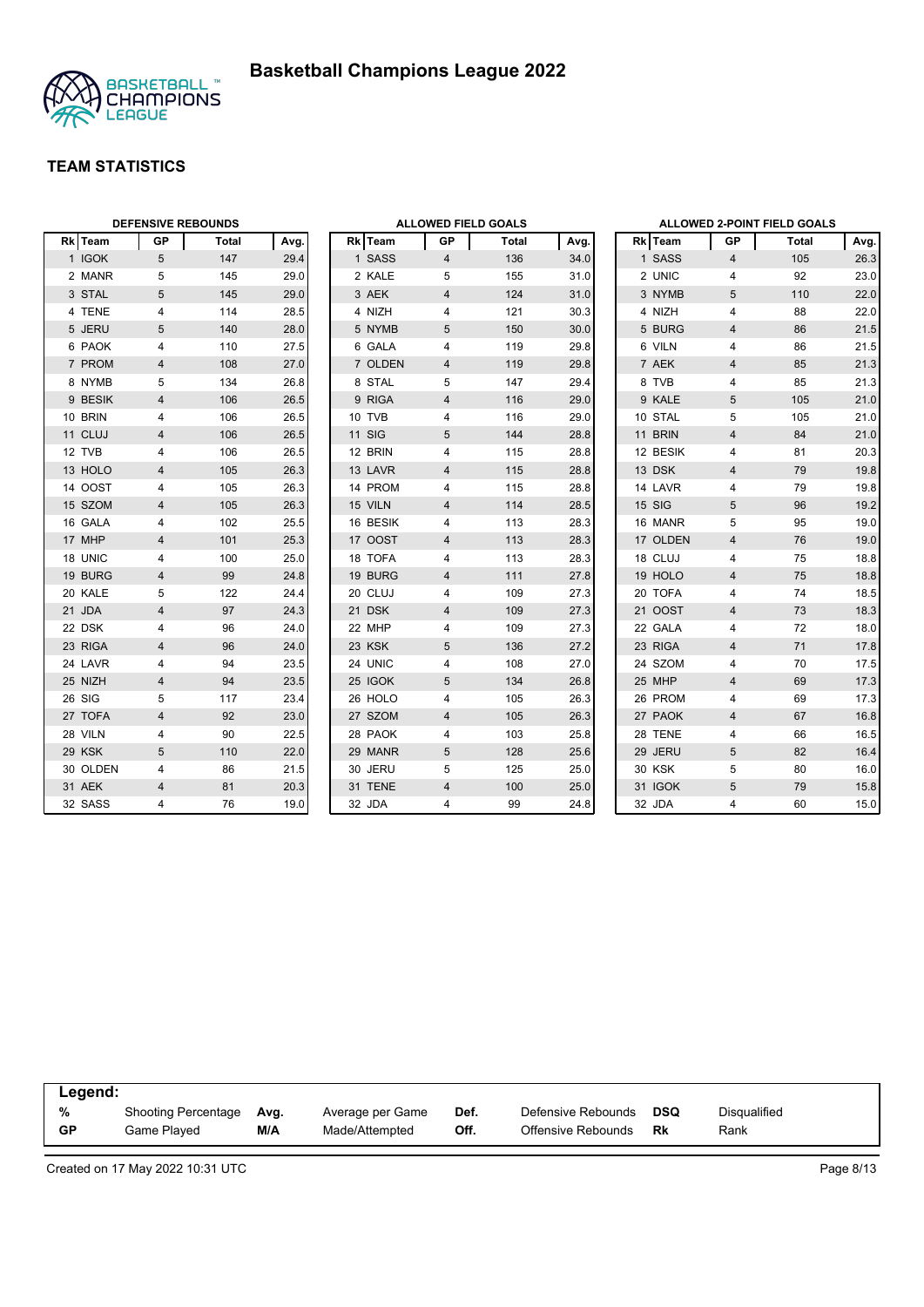

|          | ALLOWED 3-POINT FIELD GOALS |       |      |  |          | <b>ALLOWED FREE THROWS</b> |       | <b>ALLOWED FIELD GOALS ATTEMPTS</b> |  |          |                |       |      |
|----------|-----------------------------|-------|------|--|----------|----------------------------|-------|-------------------------------------|--|----------|----------------|-------|------|
| Rk Team  | GP                          | Total | Avg. |  | Rk Team  | GP                         | Total | Avg.                                |  | Rk Team  | GP             | Total | Avg. |
| 1 GALA   | $\overline{4}$              | 47    | 11.8 |  | 1 HOLO   | $\overline{4}$             | 81    | 20.3                                |  | 1 IGOK   | 5              | 340   | 68.0 |
| 2 PROM   | 4                           | 46    | 11.5 |  | 2 JERU   | 5                          | 83    | 16.6                                |  | 2 STAL   | 5              | 338   | 67.6 |
| 3 RIGA   | $\overline{4}$              | 45    | 11.3 |  | 3 BESIK  | $\overline{4}$             | 66    | 16.5                                |  | 3 BESIK  | $\overline{4}$ | 265   | 66.3 |
| 4 KSK    | 5                           | 56    | 11.2 |  | 4 BURG   | 4                          | 66    | 16.5                                |  | 4 TENE   | 4              | 265   | 66.3 |
| 5 IGOK   | 5                           | 55    | 11.0 |  | 5 KSK    | 5                          | 78    | 15.6                                |  | 5 NYMB   | 5              | 331   | 66.2 |
| 6 OLDEN  | 4                           | 43    | 10.8 |  | 6 NYMB   | 5                          | 77    | 15.4                                |  | 6 GALA   | 4              | 263   | 65.8 |
| 7 KALE   | 5                           | 50    | 10.0 |  | 7 OOST   | $\overline{4}$             | 60    | 15.0                                |  | 7 MANR   | 5              | 327   | 65.4 |
| 8 MHP    | 4                           | 40    | 10.0 |  | 8 AEK    | 4                          | 59    | 14.8                                |  | 8 KALE   | 5              | 325   | 65.0 |
| 9 OOST   | 4                           | 40    | 10.0 |  | 9 BRIN   | $\overline{4}$             | 58    | 14.5                                |  | 9 LAVR   | $\overline{4}$ | 260   | 65.0 |
| 10 AEK   | 4                           | 39    | 9.8  |  | 10 CLUJ  | 4                          | 58    | 14.5                                |  | 10 TVB   | 4              | 260   | 65.0 |
| 11 JDA   | 4                           | 39    | 9.8  |  | 11 RIGA  | $\overline{4}$             | 58    | 14.5                                |  | 11 PROM  | $\overline{4}$ | 259   | 64.8 |
| 12 TOFA  | 4                           | 39    | 9.8  |  | 12 KALE  | 5                          | 71    | 14.2                                |  | 12 OOST  | 4              | 255   | 63.8 |
| 13 SIG   | 5                           | 48    | 9.6  |  | 13 DSK   | $\overline{4}$             | 55    | 13.8                                |  | 13 SASS  | $\overline{4}$ | 255   | 63.8 |
| 14 LAVR  | 4                           | 36    | 9.0  |  | 14 PAOK  | 4                          | 55    | 13.8                                |  | 14 BURG  | 4              | 253   | 63.3 |
| 15 PAOK  | 4                           | 36    | 9.0  |  | 15 SZOM  | $\overline{4}$             | 55    | 13.8                                |  | 15 PAOK  | $\overline{4}$ | 253   | 63.3 |
| 16 SZOM  | 4                           | 35    | 8.8  |  | 16 JDA   | 4                          | 54    | 13.5                                |  | 16 CLUJ  | 4              | 252   | 63.0 |
| 17 JERU  | 5                           | 43    | 8.6  |  | 17 TENE  | $\overline{4}$             | 54    | 13.5                                |  | 17 SZOM  | $\overline{4}$ | 251   | 62.8 |
| 18 CLUJ  | 4                           | 34    | 8.5  |  | 18 IGOK  | 5                          | 67    | 13.4                                |  | 18 AEK   | 4              | 248   | 62.0 |
| 19 TENE  | 4                           | 34    | 8.5  |  | 19 MANR  | 5                          | 66    | 13.2                                |  | 19 RIGA  | $\overline{4}$ | 248   | 62.0 |
| 20 STAL  | 5                           | 42    | 8.4  |  | 20 OLDEN | 4                          | 51    | 12.8                                |  | 20 JERU  | 5              | 309   | 61.8 |
| 21 NIZH  | 4                           | 33    | 8.3  |  | 21 NIZH  | $\overline{4}$             | 50    | 12.5                                |  | 21 BRIN  | $\overline{4}$ | 247   | 61.8 |
| 22 NYMB  | 5                           | 40    | 8.0  |  | 22 SIG   | 5                          | 61    | 12.2                                |  | 22 NIZH  | 4              | 247   | 61.8 |
| 23 BESIK | $\overline{4}$              | 32    | 8.0  |  | 23 STAL  | 5                          | 61    | 12.2                                |  | 23 HOLO  | $\overline{4}$ | 245   | 61.3 |
| 24 BRIN  | 4                           | 31    | 7.8  |  | 24 TOFA  | 4                          | 48    | 12.0                                |  | 24 TOFA  | $\overline{4}$ | 244   | 61.0 |
| 25 SASS  | 4                           | 31    | 7.8  |  | 25 LAVR  | $\overline{4}$             | 43    | 10.8                                |  | 25 KSK   | 5              | 303   | 60.6 |
| 26 TVB   | 4                           | 31    | 7.8  |  | 26 PROM  | 4                          | 42    | 10.5                                |  | 26 UNIC  | 4              | 242   | 60.5 |
| 27 DSK   | $\overline{4}$              | 30    | 7.5  |  | 27 GALA  | 4                          | 40    | 10.0                                |  | 27 OLDEN | $\overline{4}$ | 239   | 59.8 |
| 28 HOLO  | 4                           | 30    | 7.5  |  | 28 SASS  | 4                          | 40    | 10.0                                |  | 28 VILN  | $\overline{4}$ | 236   | 59.0 |
| 29 VILN  | 4                           | 28    | 7.0  |  | 29 TVB   | $\overline{4}$             | 40    | 10.0                                |  | 29 SIG   | 5              | 294   | 58.8 |
| 30 MANR  | 5                           | 33    | 6.6  |  | 30 VILN  | 4                          | 40    | 10.0                                |  | 30 DSK   | 4              | 234   | 58.5 |
| 31 BURG  | 4                           | 25    | 6.3  |  | 31 MHP   | $\overline{4}$             | 38    | 9.5                                 |  | 31 MHP   | $\overline{4}$ | 234   | 58.5 |
| 32 UNIC  | 4                           | 16    | 4.0  |  | 32 UNIC  | 4                          | 32    | 8.0                                 |  | 32 JDA   | $\overline{4}$ | 224   | 56.0 |

| Legend:   |                     |      |                  |      |                    |     |              |  |
|-----------|---------------------|------|------------------|------|--------------------|-----|--------------|--|
| %         | Shooting Percentage | Ava. | Average per Game | Def. | Defensive Rebounds | DSQ | Disgualified |  |
| <b>GP</b> | Game Played         | M/A  | Made/Attempted   | Off. | Offensive Rebounds | Rk  | Rank         |  |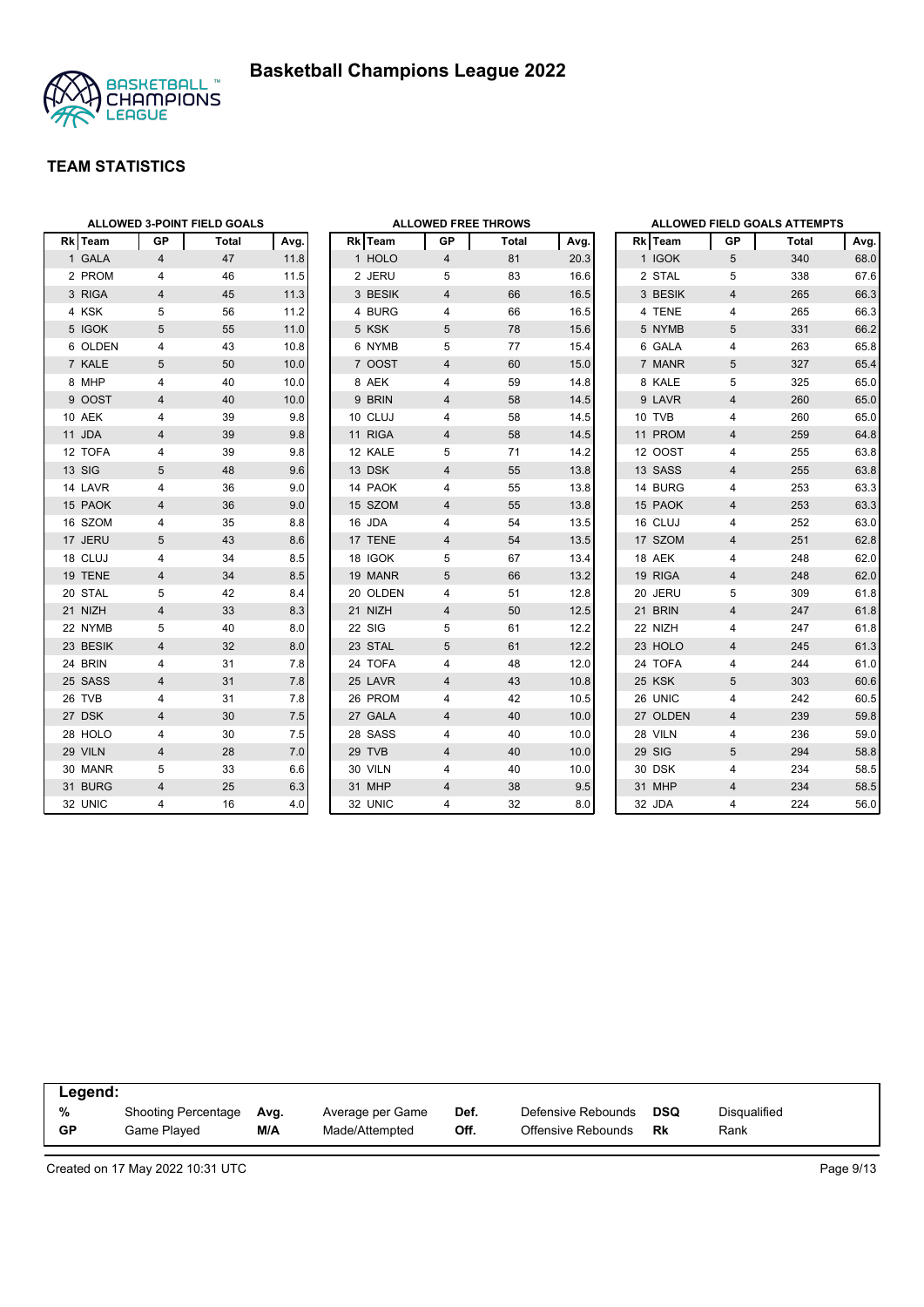



| <b>ALLOWED 2-POINT FIELD GOALS ATTEMPTS</b> |                         |       | <b>ALLOWED 3-POINT FIEL</b> |                                    |
|---------------------------------------------|-------------------------|-------|-----------------------------|------------------------------------|
| <b>Rk</b> Team                              | GР                      | Total | Avg.                        | <b>Rk</b> Team<br>GР               |
| 1 TVB                                       | $\overline{\mathbf{4}}$ | 175   | 43.8                        | 1 STAL<br>5                        |
| 2 SASS                                      | 4                       | 174   | 43.5                        | 2 IGOK<br>5                        |
| 3 NYMB                                      | 5                       | 214   | 42.8                        | 3 GALA<br>4                        |
| 4 UNIC                                      | $\overline{\mathbf{4}}$ | 171   | 42.8                        | 4 SZOM<br>4                        |
| 5 BESIK                                     | $\overline{\mathbf{4}}$ | 167   | 41.8                        | 5 JERU<br>5                        |
| 6 BURG                                      | 4                       | 167   | 41.8                        | 6 KSK<br>5                         |
| 7 KALE                                      | 5                       | 204   | 40.8                        | 7 JDA<br>4                         |
| 8 TENE                                      | 4                       | 160   | 40.0                        | 8 LAVR<br>4                        |
| 9 VILN                                      | $\overline{\mathbf{4}}$ | 155   | 38.8                        | 9 PROM<br>$\overline{4}$           |
| 10 MANR                                     | 5                       | 193   | 38.6                        | 10 CLUJ<br>4                       |
| 11 OOST                                     | $\overline{\mathbf{4}}$ | 154   | 38.5                        | 11 PAOK<br>4                       |
| 12 NIZH                                     | 4                       | 153   | 38.3                        | 12 MANR<br>5                       |
| 13 BRIN                                     | $\overline{\mathbf{4}}$ | 152   | 38.0                        | 13 SIG<br>5                        |
| 14 AEK                                      | 4                       | 148   | 37.0                        | 14 DSK<br>4                        |
| 15 LAVR                                     | $\overline{4}$          | 148   | 37.0                        | 15 OLDEN<br>$\overline{4}$         |
| 16 PROM                                     | 4                       | 147   | 36.8                        | 16 TENE<br>4                       |
| 17 IGOK                                     | 5                       | 183   | 36.6                        | 17 RIGA<br>4                       |
| 18 TOFA                                     | 4                       | 145   | 36.3                        | 18 HOLO<br>4                       |
| 19 PAOK                                     | $\overline{\mathbf{4}}$ | 144   | 36.0                        | 19 OOST<br>4                       |
| 20 RIGA                                     | 4                       | 144   | 36.0                        | 20 AEK<br>4                        |
| 21 CLUJ                                     | $\overline{4}$          | 142   | 35.5                        | 21 MHP<br>4                        |
| 22 HOLO                                     | 4                       | 142   | 35.5                        | 22 TOFA<br>4                       |
| 23 GALA                                     | $\overline{\mathbf{4}}$ | 139   | 34.8                        | 23 BESIK<br>4                      |
| 24 STAL                                     | 5                       | 173   | 34.6                        | 24 KALE<br>5                       |
| 25 SZOM                                     | $\overline{4}$          | 137   | 34.3                        | 25 BRIN<br>4                       |
| 26 JERU                                     | 5                       | 169   | 33.8                        | 26 NIZH<br>4                       |
| 27 MHP                                      | $\overline{\mathbf{4}}$ | 134   | 33.5                        | 5<br>27 NYMB                       |
| 28 OLDEN                                    | 4                       | 133   | 33.3                        | 28 BURG<br>4                       |
| 29 KSK                                      | 5                       | 163   | 32.6                        | 29 TVB<br>4                        |
| 30 SIG                                      | 5                       | 160   | 32.0                        | 30 SASS<br>4                       |
| 31 DSK                                      | $\overline{\mathbf{4}}$ | 128   | 32.0                        | 31 VILN<br>$\overline{\mathbf{4}}$ |
| 32 JDA                                      | 4                       | 112   | 28.0                        | 32 UNIC<br>4                       |

|                | ALLOWED 3-POINT FIELD GOAL ATTEMPTS |                |              |      |  |  |  |  |  |  |  |
|----------------|-------------------------------------|----------------|--------------|------|--|--|--|--|--|--|--|
|                | Rk Team                             | <b>GP</b>      | <b>Total</b> | Avg. |  |  |  |  |  |  |  |
| $\mathbf{1}$   | <b>STAL</b>                         | 5              | 165          | 33.0 |  |  |  |  |  |  |  |
|                | 2 IGOK                              | 5              | 157          | 31.4 |  |  |  |  |  |  |  |
|                | 3 GALA                              | $\overline{4}$ | 124          | 31.0 |  |  |  |  |  |  |  |
|                | 4 SZOM                              | 4              | 114          | 28.5 |  |  |  |  |  |  |  |
| 5              | <b>JERU</b>                         | 5              | 140          | 28.0 |  |  |  |  |  |  |  |
| 6              | <b>KSK</b>                          | 5              | 140          | 28.0 |  |  |  |  |  |  |  |
| $\overline{7}$ | <b>JDA</b>                          | $\overline{4}$ | 112          | 28.0 |  |  |  |  |  |  |  |
| 8              | LAVR                                | 4              | 112          | 28.0 |  |  |  |  |  |  |  |
| 9              | <b>PROM</b>                         | $\overline{4}$ | 112          | 28.0 |  |  |  |  |  |  |  |
| 10             | <b>CLUJ</b>                         | 4              | 110          | 27.5 |  |  |  |  |  |  |  |
| 11             | <b>PAOK</b>                         | 4              | 109          | 27.3 |  |  |  |  |  |  |  |
| 12             | <b>MANR</b>                         | 5              | 134          | 26.8 |  |  |  |  |  |  |  |
|                | 13 SIG                              | 5              | 134          | 26.8 |  |  |  |  |  |  |  |
|                | 14 DSK                              | 4              | 106          | 26.5 |  |  |  |  |  |  |  |
|                | 15 OLDEN                            | 4              | 106          | 26.5 |  |  |  |  |  |  |  |
| 16             | <b>TENE</b>                         | 4              | 105          | 26.3 |  |  |  |  |  |  |  |
| 17             | <b>RIGA</b>                         | 4              | 104          | 26.0 |  |  |  |  |  |  |  |
| 18             | <b>HOLO</b>                         | 4              | 103          | 25.8 |  |  |  |  |  |  |  |
|                | 19 OOST                             | $\overline{4}$ | 101          | 25.3 |  |  |  |  |  |  |  |
|                | 20 AEK                              | 4              | 100          | 25.0 |  |  |  |  |  |  |  |
| 21             | <b>MHP</b>                          | 4              | 100          | 25.0 |  |  |  |  |  |  |  |
| 22             | <b>TOFA</b>                         | 4              | 99           | 24.8 |  |  |  |  |  |  |  |
|                | 23 BESIK                            | $\overline{4}$ | 98           | 24.5 |  |  |  |  |  |  |  |
|                | 24 KALE                             | 5              | 121          | 24.2 |  |  |  |  |  |  |  |
|                | 25 BRIN                             | 4              | 95           | 23.8 |  |  |  |  |  |  |  |
| 26             | <b>NIZH</b>                         | 4              | 94           | 23.5 |  |  |  |  |  |  |  |
|                | 27 NYMB                             | 5              | 117          | 23.4 |  |  |  |  |  |  |  |
| 28             | <b>BURG</b>                         | 4              | 86           | 21.5 |  |  |  |  |  |  |  |
|                | 29 TVB                              | $\overline{4}$ | 85           | 21.3 |  |  |  |  |  |  |  |
|                | 30 SASS                             | 4              | 81           | 20.3 |  |  |  |  |  |  |  |
| 31             | <b>VILN</b>                         | $\overline{4}$ | 81           | 20.3 |  |  |  |  |  |  |  |
| 32             | <b>UNIC</b>                         | 4              | 71           | 17.8 |  |  |  |  |  |  |  |

|                | <b>ALLOWED FREE THROWS ATTEMPTS</b> |                         |              |      |  |  |  |  |  |  |  |
|----------------|-------------------------------------|-------------------------|--------------|------|--|--|--|--|--|--|--|
|                | Rk Team                             | GP                      | <b>Total</b> | Avg. |  |  |  |  |  |  |  |
| $\mathbf{1}$   | <b>HOLO</b>                         | $\overline{\mathbf{4}}$ | 115          | 28.8 |  |  |  |  |  |  |  |
| $\overline{2}$ | <b>BURG</b>                         | 4                       | 87           | 21.8 |  |  |  |  |  |  |  |
|                | 3 NYMB                              | 5                       | 108          | 21.6 |  |  |  |  |  |  |  |
| 4              | <b>KSK</b>                          | 5                       | 107          | 21.4 |  |  |  |  |  |  |  |
|                | 5 OOST                              | $\overline{4}$          | 85           | 21.3 |  |  |  |  |  |  |  |
|                | 6 JERU                              | 5                       | 105          | 21.0 |  |  |  |  |  |  |  |
| $\overline{7}$ | CLUJ                                | $\overline{\mathbf{4}}$ | 82           | 20.5 |  |  |  |  |  |  |  |
| 8              | <b>BESIK</b>                        | 4                       | 80           | 20.0 |  |  |  |  |  |  |  |
|                | 9 DSK                               | $\overline{\mathbf{4}}$ | 80           | 20.0 |  |  |  |  |  |  |  |
|                | 10 RIGA                             | 4                       | 78           | 19.5 |  |  |  |  |  |  |  |
|                | 11 AEK                              | $\overline{\mathbf{4}}$ | 77           | 19.3 |  |  |  |  |  |  |  |
|                | 12 KALE                             | 5                       | 96           | 19.2 |  |  |  |  |  |  |  |
| 13             | <b>BRIN</b>                         | $\overline{4}$          | 76           | 19.0 |  |  |  |  |  |  |  |
|                | 14 STAL                             | 5                       | 94           | 18.8 |  |  |  |  |  |  |  |
|                | 15 MANR                             | 5                       | 91           | 18.2 |  |  |  |  |  |  |  |
|                | 16 PAOK                             | $\overline{\mathbf{4}}$ | 71           | 17.8 |  |  |  |  |  |  |  |
|                | 17 SZOM                             | $\overline{\mathbf{4}}$ | 71           | 17.8 |  |  |  |  |  |  |  |
|                | 18 OLDEN                            | 4                       | 69           | 17.3 |  |  |  |  |  |  |  |
|                | 19 NIZH                             | $\overline{\mathbf{4}}$ | 68           | 17.0 |  |  |  |  |  |  |  |
|                | 20 PROM                             | 4                       | 67           | 16.8 |  |  |  |  |  |  |  |
|                | 21 GALA                             | $\overline{\mathbf{4}}$ | 66           | 16.5 |  |  |  |  |  |  |  |
|                | 22 TENE                             | 4                       | 66           | 16.5 |  |  |  |  |  |  |  |
| 23             | <b>TOFA</b>                         | $\overline{\mathbf{4}}$ | 66           | 16.5 |  |  |  |  |  |  |  |
| 24             | <b>JDA</b>                          | 4                       | 65           | 16.3 |  |  |  |  |  |  |  |
| 25             | <b>SIG</b>                          | 5                       | 79           | 15.8 |  |  |  |  |  |  |  |
| 26             | <b>TVB</b>                          | 4                       | 62           | 15.5 |  |  |  |  |  |  |  |
|                | 27 IGOK                             | 5                       | 76           | 15.2 |  |  |  |  |  |  |  |
| 28             | <b>MHP</b>                          | $\overline{\mathbf{4}}$ | 58           | 14.5 |  |  |  |  |  |  |  |
| 29             | LAVR                                | $\overline{\mathbf{4}}$ | 57           | 14.3 |  |  |  |  |  |  |  |
|                | 30 VILN                             | 4                       | 55           | 13.8 |  |  |  |  |  |  |  |
|                | 31 SASS                             | $\overline{4}$          | 54           | 13.5 |  |  |  |  |  |  |  |
|                | 32 UNIC                             | 4                       | 48           | 12.0 |  |  |  |  |  |  |  |

|           | Legend:             |      |                  |      |                    |     |              |  |  |  |  |  |
|-----------|---------------------|------|------------------|------|--------------------|-----|--------------|--|--|--|--|--|
| %         | Shooting Percentage | Avg. | Average per Game | Def. | Defensive Rebounds | DSQ | Disgualified |  |  |  |  |  |
| <b>GP</b> | Game Plaved         | M/A  | Made/Attempted   | Off. | Offensive Rebounds | Rk  | Rank         |  |  |  |  |  |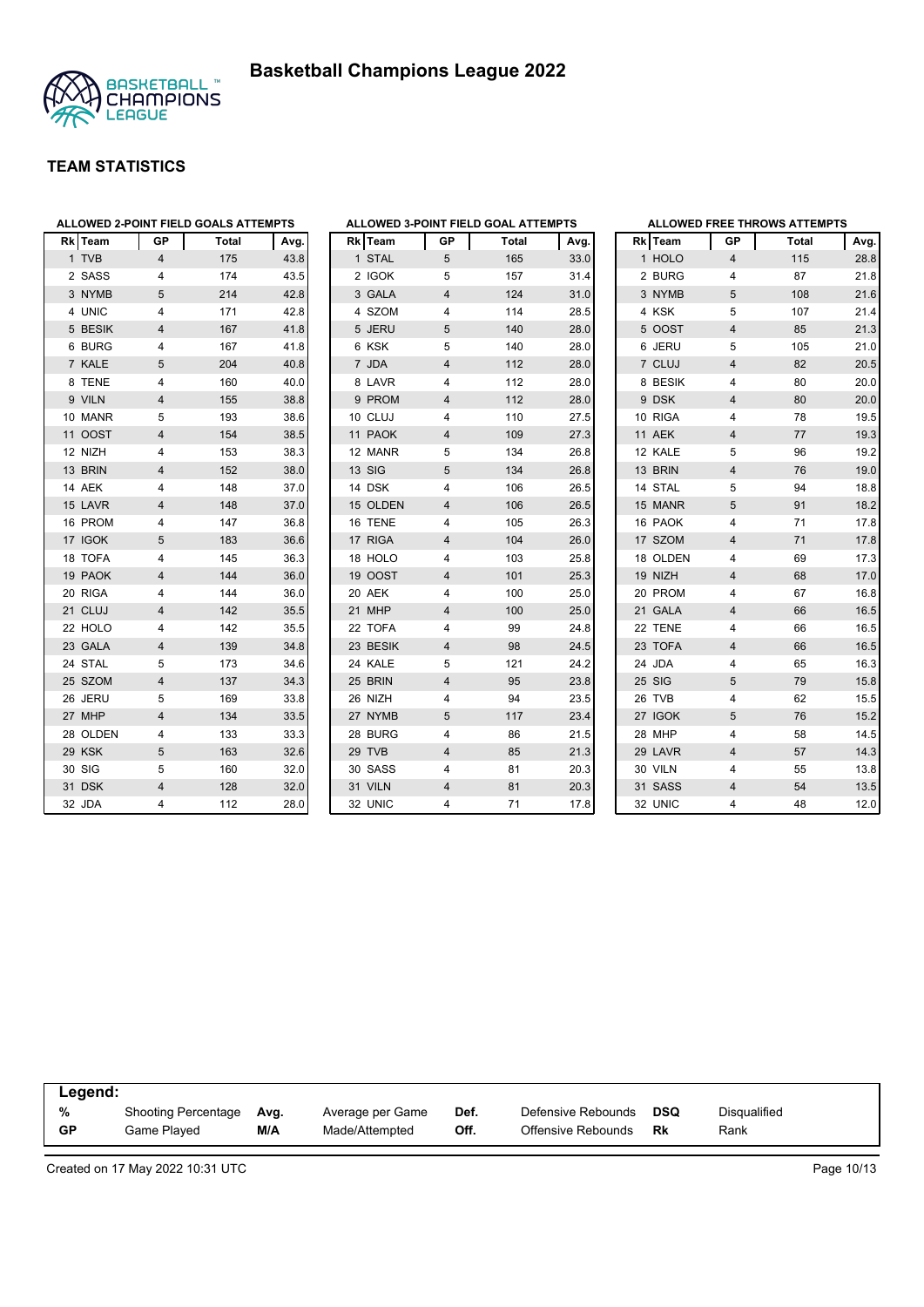



|          |                | <b>OPPONENT TOTAL FIELD GOALS %</b> |      |          |                | <b>OPPONENT 2-POINT FIELD GOALS %</b> |      | <b>OPPONENT 3-POINT FIELD GOALS %</b> |                |        |      |  |
|----------|----------------|-------------------------------------|------|----------|----------------|---------------------------------------|------|---------------------------------------|----------------|--------|------|--|
| Rk Team  | GP             | M/A                                 | %    | Rk Team  | GP             | M/A                                   | $\%$ | Rk Team                               | GP             | M/A    | $\%$ |  |
| 1 TENE   | $\overline{4}$ | 100/265                             | 37.7 | 1 TENE   | $\overline{4}$ | 66/160                                | 41.3 | 1 UNIC                                | $\overline{4}$ | 16/71  | 22.5 |  |
| 2 MANR   | 5              | 128/327                             | 39.1 | 2 IGOK   | 5              | 79/183                                | 43.2 | 2 MANR                                | 5              | 33/134 | 24.6 |  |
| 3 IGOK   | 5              | 134/340                             | 39.4 | 3 PAOK   | 4              | 67/144                                | 46.5 | 3 STAL                                | 5              | 42/165 | 25.5 |  |
| 4 JERU   | 5              | 125/309                             | 40.5 | 4 PROM   | 4              | 69/147                                | 46.9 | 4 DSK                                 | 4              | 30/106 | 28.3 |  |
| 5 PAOK   | 4              | 103/253                             | 40.7 | 5 OOST   | 4              | 73/154                                | 47.4 | 5 BURG                                | 4              | 25/86  | 29.1 |  |
| 6 SZOM   | 4              | 105/251                             | 41.8 | 6 BESIK  | 4              | 81/167                                | 48.5 | 6 HOLO                                | 4              | 30/103 | 29.1 |  |
| 7 BESIK  | 4              | 113/265                             | 42.6 | 7 JERU   | 5              | 82/169                                | 48.5 | 7 SZOM                                | 4              | 35/114 | 30.7 |  |
| 8 HOLO   | 4              | 105/245                             | 42.9 | 8 TVB    | 4              | 85/175                                | 48.6 | 8 JERU                                | 5              | 43/140 | 30.7 |  |
| 9 CLUJ   | 4              | 109/252                             | 43.3 | 9 KSK    | 5              | 80/163                                | 49.1 | 9 CLUJ                                | $\overline{4}$ | 34/110 | 30.9 |  |
| 10 STAL  | 5              | 147/338                             | 43.5 | 10 MANR  | 5              | 95/193                                | 49.2 | 10 LAVR                               | 4              | 36/112 | 32.1 |  |
| 11 BURG  | 4              | 111/253                             | 43.9 | 11 RIGA  | $\overline{4}$ | 71/144                                | 49.3 | 11 TENE                               | $\overline{4}$ | 34/105 | 32.4 |  |
| 12 JDA   | 4              | 99/224                              | 44.2 | 12 TOFA  | 4              | 74/145                                | 51.0 | 12 BRIN                               | 4              | 31/95  | 32.6 |  |
| 13 LAVR  | 4              | 115/260                             | 44.2 | 13 SZOM  | 4              | 70/137                                | 51.1 | 13 BESIK                              | $\overline{4}$ | 32/98  | 32.7 |  |
| 14 OOST  | 4              | 113/255                             | 44.3 | 14 NYMB  | 5              | 110/214                               | 51.4 | 14 PAOK                               | 4              | 36/109 | 33.0 |  |
| 15 PROM  | 4              | 115/259                             | 44.4 | 15 KALE  | 5              | 105/204                               | 51.5 | 15 NYMB                               | 5              | 40/117 | 34.2 |  |
| 16 TVB   | 4              | 116/260                             | 44.6 | 16 MHP   | 4              | 69/134                                | 51.5 | 16 VILN                               | 4              | 28/81  | 34.6 |  |
| 17 UNIC  | 4              | 108/242                             | 44.6 | 17 BURG  | 4              | 86/167                                | 51.5 | 17 JDA                                | 4              | 39/112 | 34.8 |  |
| 18 KSK   | 5              | 136/303                             | 44.9 | 18 GALA  | 4              | 72/139                                | 51.8 | 18 IGOK                               | 5              | 55/157 | 35.0 |  |
| 19 GALA  | 4              | 119/263                             | 45.2 | 19 CLUJ  | 4              | 75/142                                | 52.8 | 19 NIZH                               | $\overline{4}$ | 33/94  | 35.1 |  |
| 20 NYMB  | 5              | 150/331                             | 45.3 | 20 HOLO  | 4              | 75/142                                | 52.8 | 20 SIG                                | 5              | 48/134 | 35.8 |  |
| 21 TOFA  | 4              | 113/244                             | 46.3 | 21 LAVR  | 4              | 79/148                                | 53.4 | 21 TVB                                | $\overline{4}$ | 31/85  | 36.5 |  |
| 22 BRIN  | 4              | 115/247                             | 46.6 | 22 JDA   | 4              | 60/112                                | 53.6 | 22 GALA                               | 4              | 47/124 | 37.9 |  |
| 23 DSK   | 4              | 109/234                             | 46.6 | 23 UNIC  | 4              | 92/171                                | 53.8 | 23 SASS                               | 4              | 31/81  | 38.3 |  |
| 24 MHP   | 4              | 109/234                             | 46.6 | 24 BRIN  | 4              | 84/152                                | 55.3 | 24 AEK                                | 4              | 39/100 | 39.0 |  |
| 25 RIGA  | 4              | 116/248                             | 46.8 | 25 VILN  | 4              | 86/155                                | 55.5 | 25 TOFA                               | 4              | 39/99  | 39.4 |  |
| 26 KALE  | 5              | 155/325                             | 47.7 | 26 OLDEN | 4              | 76/133                                | 57.1 | 26 OOST                               | 4              | 40/101 | 39.6 |  |
| 27 VILN  | 4              | 114/236                             | 48.3 | 27 AEK   | 4              | 85/148                                | 57.4 | 27 MHP                                | $\overline{4}$ | 40/100 | 40.0 |  |
| 28 SIG   | 5              | 144/294                             | 49.0 | 28 NIZH  | 4              | 88/153                                | 57.5 | 28 KSK                                | 5              | 56/140 | 40.0 |  |
| 29 NIZH  | 4              | 121/247                             | 49.0 | 29 SIG   | 5              | 96/160                                | 60.0 | 29 OLDEN                              | $\overline{4}$ | 43/106 | 40.6 |  |
| 30 OLDEN | 4              | 119/239                             | 49.8 | 30 SASS  | 4              | 105/174                               | 60.3 | 30 PROM                               | 4              | 46/112 | 41.1 |  |
| 31 AEK   | $\overline{4}$ | 124/248                             | 50.0 | 31 STAL  | 5              | 105/173                               | 60.7 | 31 KALE                               | 5              | 50/121 | 41.3 |  |
| 32 SASS  | 4              | 136/255                             | 53.3 | 32 DSK   | 4              | 79/128                                | 61.7 | 32 RIGA                               | $\overline{4}$ | 45/104 | 43.3 |  |

|           | Legend:                    |      |                  |      |                    |     |              |  |  |  |  |  |
|-----------|----------------------------|------|------------------|------|--------------------|-----|--------------|--|--|--|--|--|
| %         | <b>Shooting Percentage</b> | Ava. | Average per Game | Def. | Defensive Rebounds | DSQ | Disqualified |  |  |  |  |  |
| <b>GP</b> | Game Played                | M/A  | Made/Attempted   | Off. | Offensive Rebounds | Rk  | Rank         |  |  |  |  |  |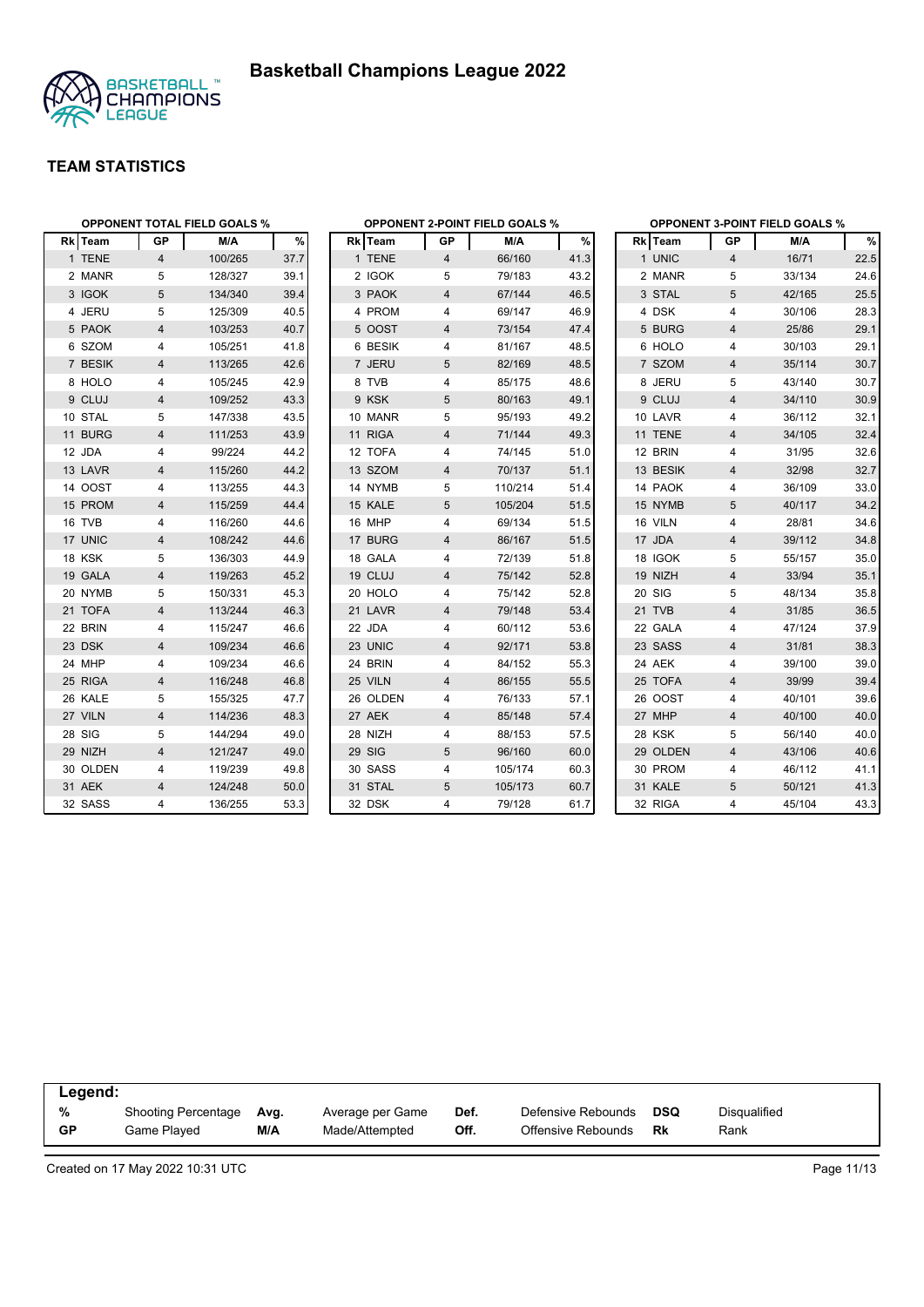



| <b>OPPONENT FREE THROWS %</b> |                |        |      | <b>BENCH POINTS</b> |          |                |              | <b>FAST BREAK POINTS</b> |  |          |                |       |      |
|-------------------------------|----------------|--------|------|---------------------|----------|----------------|--------------|--------------------------|--|----------|----------------|-------|------|
| Rk Team                       | <b>GP</b>      | M/A    | $\%$ |                     | Rk Team  | GP             | <b>Total</b> | Avg.                     |  | Rk Team  | <b>GP</b>      | Total | Avg. |
| 1 IGOK                        | 5              | 67/76  | 88.2 |                     | 1 MANR   | 5              | 202          | 40.4                     |  | 1 GALA   | $\overline{4}$ | 71    | 17.8 |
| 2 JDA                         | 4              | 54/65  | 83.1 |                     | 2 TENE   | 4              | 142          | 35.5                     |  | 2 PAOK   | $\overline{4}$ | 63    | 15.8 |
| 3 BESIK                       | 4              | 66/80  | 82.5 |                     | 3 JERU   | 5              | 177          | 35.4                     |  | 3 PROM   | $\overline{4}$ | 60    | 15.0 |
| 4 TENE                        | 4              | 54/66  | 81.8 |                     | 4 BURG   | 4              | 136          | 34.0                     |  | 4 BRIN   | 4              | 57    | 14.3 |
| 5 JERU                        | 5              | 83/105 | 79.0 |                     | 5 RIGA   | 4              | 135          | 33.8                     |  | 5 NYMB   | 5              | 71    | 14.2 |
| 6 PAOK                        | 4              | 55/71  | 77.5 |                     | 6 UNIC   | 4              | 135          | 33.8                     |  | 6 STAL   | 5              | 70    | 14.0 |
| 7 SZOM                        | $\overline{4}$ | 55/71  | 77.5 |                     | 7 KSK    | 5              | 162          | 32.4                     |  | 7 TVB    | $\overline{4}$ | 56    | 14.0 |
| 8 SIG                         | 5              | 61/79  | 77.2 |                     | 8 SZOM   | 4              | 120          | 30.0                     |  | 8 BURG   | 4              | 53    | 13.3 |
| 9 AEK                         | 4              | 59/77  | 76.6 |                     | 9 KALE   | 5              | 149          | 29.8                     |  | 9 OLDEN  | $\overline{4}$ | 50    | 12.5 |
| 10 BRIN                       | 4              | 58/76  | 76.3 |                     | 10 OOST  | 4              | 119          | 29.8                     |  | 10 TOFA  | 4              | 49    | 12.3 |
| 11 BURG                       | 4              | 66/87  | 75.9 |                     | 11 DSK   | 4              | 118          | 29.5                     |  | 11 BESIK | $\overline{4}$ | 48    | 12.0 |
| 12 LAVR                       | 4              | 43/57  | 75.4 |                     | 12 NIZH  | 4              | 114          | 28.5                     |  | 12 SASS  | 4              | 48    | 12.0 |
| 13 RIGA                       | $\overline{4}$ | 58/78  | 74.4 |                     | 13 HOLO  | 4              | 112          | 28.0                     |  | 13 SZOM  | $\overline{4}$ | 47    | 11.8 |
| 14 SASS                       | 4              | 40/54  | 74.1 |                     | 14 OLDEN | 4              | 109          | 27.3                     |  | 14 LAVR  | $\overline{4}$ | 43    | 10.8 |
| 15 KALE                       | 5              | 71/96  | 74.0 |                     | 15 AEK   | 4              | 105          | 26.3                     |  | 15 RIGA  | $\overline{4}$ | 43    | 10.8 |
| 16 OLDEN                      | 4              | 51/69  | 73.9 |                     | 16 PAOK  | 4              | 105          | 26.3                     |  | 16 MANR  | 5              | 53    | 10.6 |
| 17 NIZH                       | $\overline{4}$ | 50/68  | 73.5 |                     | 17 SIG   | 5              | 130          | 26.0                     |  | 17 UNIC  | $\overline{4}$ | 42    | 10.5 |
| 18 KSK                        | 5              | 78/107 | 72.9 |                     | 18 MHP   | 4              | 104          | 26.0                     |  | 18 DSK   | $\overline{4}$ | 40    | 10.0 |
| 19 TOFA                       | $\overline{4}$ | 48/66  | 72.7 |                     | 19 BRIN  | 4              | 102          | 25.5                     |  | 19 IGOK  | 5              | 48    | 9.6  |
| 20 VILN                       | 4              | 40/55  | 72.7 |                     | 20 IGOK  | 5              | 120          | 24.0                     |  | 20 OOST  | 4              | 38    | 9.5  |
| 21 MANR                       | 5              | 66/91  | 72.5 |                     | 21 SASS  | 4              | 93           | 23.3                     |  | 21 SIG   | $\overline{5}$ | 45    | 9.0  |
| 22 NYMB                       | 5              | 77/108 | 71.3 |                     | 22 PROM  | 4              | 90           | 22.5                     |  | 22 MHP   | $\overline{4}$ | 34    | 8.5  |
| 23 CLUJ                       | $\overline{4}$ | 58/82  | 70.7 |                     | 23 VILN  | 4              | 90           | 22.5                     |  | 23 AEK   | $\overline{4}$ | 33    | 8.3  |
| 24 OOST                       | 4              | 60/85  | 70.6 |                     | 24 JDA   | 4              | 89           | 22.3                     |  | 24 VILN  | 4              | 33    | 8.3  |
| 25 HOLO                       | 4              | 81/115 | 70.4 |                     | 25 TVB   | 4              | 89           | 22.3                     |  | 25 CLUJ  | 4              | 32    | 8.0  |
| 26 DSK                        | 4              | 55/80  | 68.8 |                     | 26 TOFA  | 4              | 87           | 21.8                     |  | 26 TENE  | 4              | 30    | 7.5  |
| 27 UNIC                       | 4              | 32/48  | 66.7 |                     | 27 NYMB  | 5              | 105          | 21.0                     |  | 27 JERU  | 5              | 35    | 7.0  |
| 28 MHP                        | 4              | 38/58  | 65.5 |                     | 28 LAVR  | 4              | 78           | 19.5                     |  | 28 JDA   | $\overline{4}$ | 27    | 6.8  |
| 29 STAL                       | 5              | 61/94  | 64.9 |                     | 29 CLUJ  | 4              | 74           | 18.5                     |  | 29 KSK   | 5              | 33    | 6.6  |
| 30 TVB                        | 4              | 40/62  | 64.5 |                     | 30 STAL  | 5              | 90           | 18.0                     |  | 30 HOLO  | 4              | 22    | 5.5  |
| 31 PROM                       | $\overline{4}$ | 42/67  | 62.7 |                     | 31 GALA  | $\overline{4}$ | 61           | 15.3                     |  | 31 NIZH  | $\overline{4}$ | 15    | 3.8  |
| 32 GALA                       | 4              | 40/66  | 60.6 |                     | 32 BESIK | 4              | 59           | 14.8                     |  | 32 KALE  | 5              | 16    | 3.2  |

| Legend:   |                            |      |                  |      |                    |            |              |  |  |
|-----------|----------------------------|------|------------------|------|--------------------|------------|--------------|--|--|
| %         | <b>Shooting Percentage</b> | Avg. | Average per Game | Def. | Defensive Rebounds | <b>DSQ</b> | Disgualified |  |  |
| <b>GP</b> | Game Played                | M/A  | Made/Attempted   | Off. | Offensive Rebounds | Rk         | Rank         |  |  |